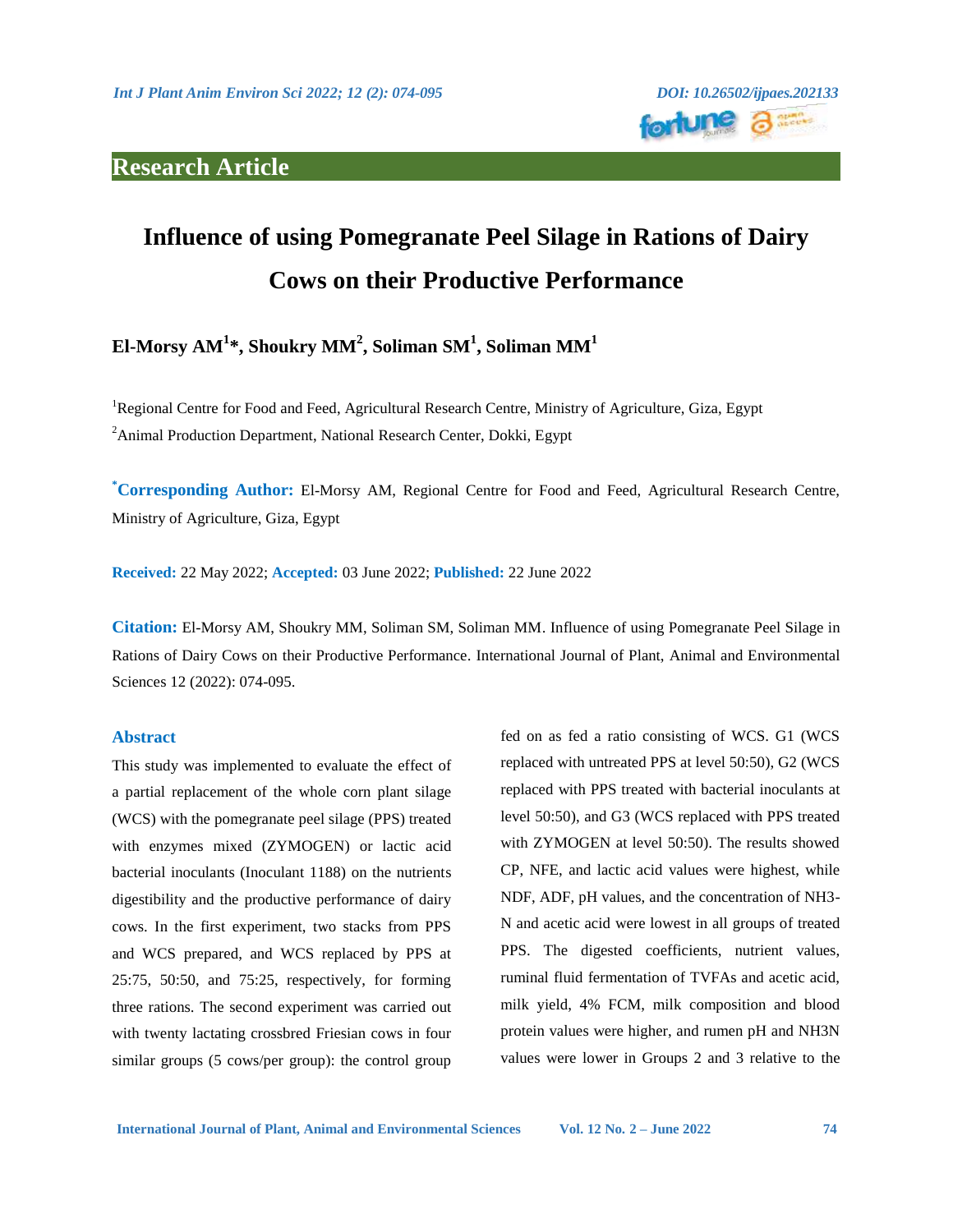other groups. It concluded that using treated or untreated pomegranate peel is safe in dairy cows feeding at a level of 20 %. Supplementation of ZYMOGEN or inoculant 1188 to PPS improved the

fermentation and nutritive quality of silage.

**Keywords:** Digestibility; Milk; Inoculant; Enzymes; Methane; Rumen fermentation

#### **1. Introduction**

Pomegranate (Punica granatum L.) from the Punicaceae family; it has been used anciently for medicinal purposes. It is extensively cultivated in Iran, Spain, Egypt, Russia, France, Argentina, China, Japan, the USA, and India [1]. The world's pomegranate production amounts to approximately 8.1 million tons [2]. The annual production of pomegranate in Egypt is estimated at 649900 tons [3]. The amount of peels (pericarp, rind, or hull) is approximately 60 % of pomegranate fruit weight [4]. Increasing the evolution of agro-industry has contributed to the increase in the quantities of byproducts such as peels and pomegranate seeds in the juice industry. Reduced loss of non-ammonia nitrogen and essential amino acids in the small intestine may be attributed to the decrease in protein degradation in the animal's rumen [5]. Recently, pomegranate byproducts have attracted attention. Pomegranate peel is abundant with bioactive compounds like phenolic compounds, flavonoids, proanthocyanidins, various tannins and ascorbic acid, which are known as secondary plant metabolites. These compounds have several beneficial properties, like antioxidant, antiinflammatory, antibacterial and antiviral activity. High levels of tannins reduce the palatability and

digestion of proteins and carbohydrates, whereas low to moderate levels protect dietary protein from degradation [6]. Tannins are two groups: hydrolysable and condensed tannins [7]. Thus, we can use the pomegranate peel as a source of tannin in the diet to improve the ruminal fermentation process. Also, Shabtay et al. [8] and Sadq et al. [9] showed that the growth parameters were increased in animals that fed on rations containing pomegranate peels, which may be attributed to improving immune functions that can potentially affect an animal's health. Pomegranate biomass is rich in moisture, but if it is not consumed in a short period of time, it molds and becomes useless [8]. Consequently, silage is an effective way to preserve pomegranate peel for use in ruminant rations. High-quality silages are characterized by high water-soluble carbohydrate (WSC) concentrations and a dry matter content of 250-400 g/kg [10]. Dietary intake, nutrient utilization and milk production in ruminants are influenced by the quality of silage fermentation [11]. Employing of several additives (bacterial inoculants, enzymes, etc.) during the silage process improve the aerobic stability and enhances the nutritive value of silage [12]. Lactic acid bacteria (LAB) inoculants are divided into two major groups: the homofermentative LAB and the heterofermentative LAB. They are used as biological additives in silage. Numerous studies have explained that the employment of homofermentative LAB inoculants in plant ensilage rais the lactic acid concentrat and reduce the values of acetic acid, butyric acid, ammonia nitrogrn (NH3-N) of the silage [13, 14] and, rapid the fermentation producing and accelerating the reduction of the silage pH and thus improving the quality of the silage by preventing the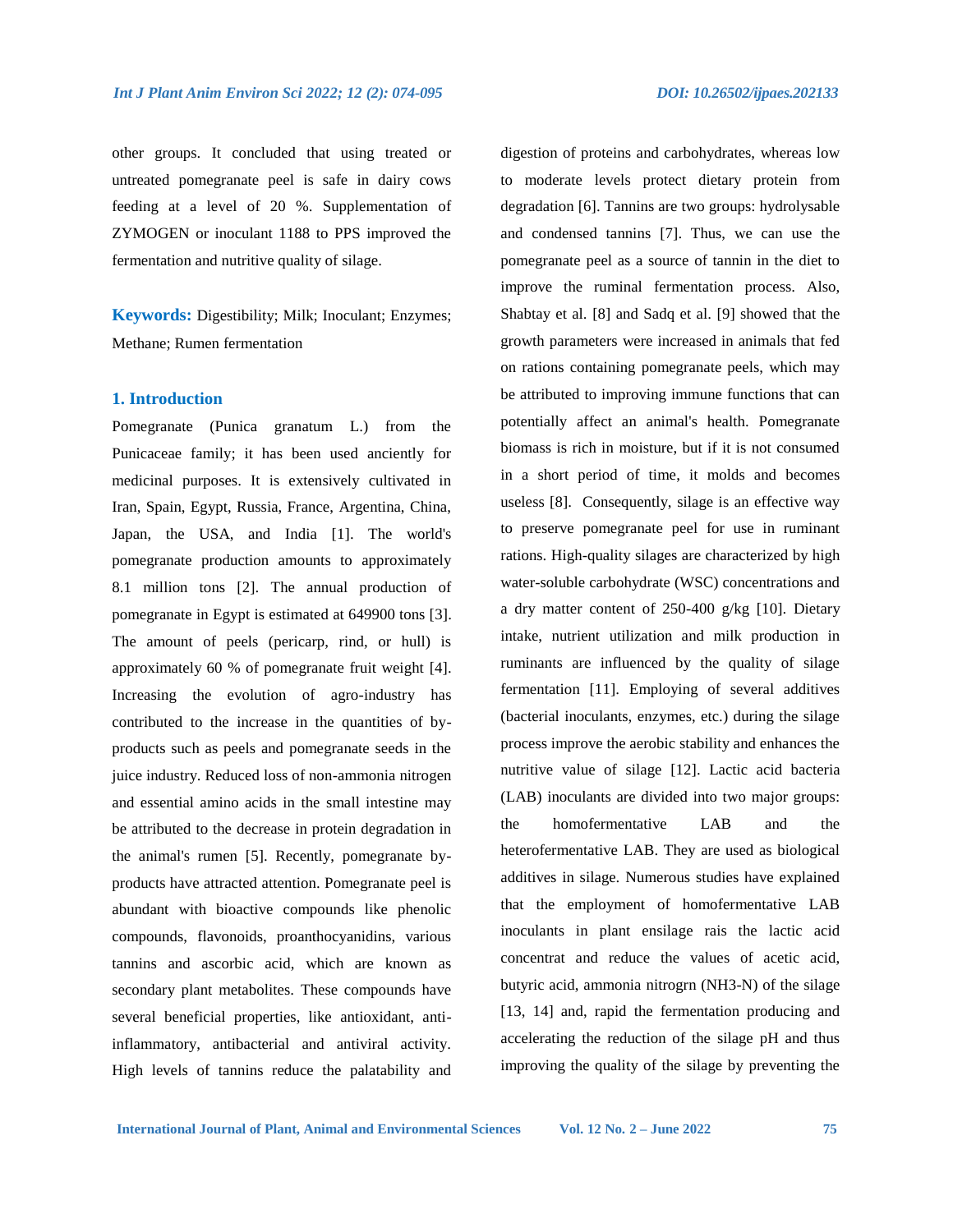degradation of sugar and proteins [15]. Furthermore, the addition of enzymes to silage has led to in the decay of cell walls and increased the availability of WSC as a substrate for the LAB [16]. The recycling of the large quantities of industrial and agricultural by-products through its inclusion into livestock rations is met with great attention. This process contributes to the transformation of by-products that are unsuitable for human consumption into foods useful for human consumption, which contributes to meeting the requirements of population growth. It also reduces environmental pollution, health damage and costs to dispose of waste [17]. In addition, it reduces acute feed shortages in developing countries and feed costs, thus increasing the economic efficiency of animal production [18]. This study's objective is to investigate the influence of the partial replacement of the whole corn silage by pomegranate peel silage, and the effect of adding the LAB inoculants or enzymes to pomegranate peel silage on nutrient digestibility, rumen parameters, methane production and productivity of dairy cows.

#### **2. Materials and Methods**

This study was designed to use the pomegranate peel in silage form (PPS) as a replacement for whole corn plant silage (WCS) in lactating Frisian cows rations. First, the laboratory study was carried out. It has been prepared two stacks from PPS and WCS. The silage characteristics in two stacks were good. The PPS has been mixed with the WCS in three formulas, 25:75, 50:50 and 75:25, respectively. The three different silage mixture levels were used to form three lab rations to determine the optimal alternative level suitable for ruminant nutrition. The total tannin

concentrations in the three different rations were 3.49 gm, 6.92 gm and 10.43 gm/ kg diet that equivalent 0.69, 1.40 and 2.14% on DM basis, according to tannin concentration by Colombini et al. [19] 1.3% of DM, and Herremans et al. [20], 13gm/kg DM. The 50:50 level (WCS: PPS) has been selected as the optimal level for the dairy cow feeding experience. This experiment was carried out at the Noubaria Experimental Station, Animal Production Research Institute, for evaluating the effect of adding the lactic acid bacterial inoculants (Inoculant 1188) or enzymes mixed (ZYMOGEN) to PPS on nutrient digestibility, in vivo rumen parameters, in vitro methane production and milk production in dairy cows. The fresh pomegranate peel was obtained from the private company El-Marwa, 6 October City at the end of summer 2019. Whole corn plant was harvested in the Noubaria region in late July 2019. According to the manufacturer's recommendation, the Inoculant, 1188 (Pioneer®, USA), which contains four strains of Lactobacillus plantarum and two strains of Enterococcus faecium, was applied at a rate of 10 ml /ton. In lactic acid bacteria (LAB), a total of 125 billion colony forming units (CFU) per gram are guaranteed. ZYMOGEN is a liquid mixture of digestive enzymes, such as amylase (1500000 Units), lipase (500000 Units), cellulase (1000000 Units), xylanase (1000000 Units), protease (2500000 Units) and pectinase (20000000 Units) from WISEMED INC – USA. The approximate chemical analysis of fresh pomegranate peel and whole corn plant before ensiling, the concentrate feed mixture (CFM) and rice straw (RS) used in this experiment are presented in Table (1). The second experiment involved preparing four silage piles; the first silage pile was a WCS as a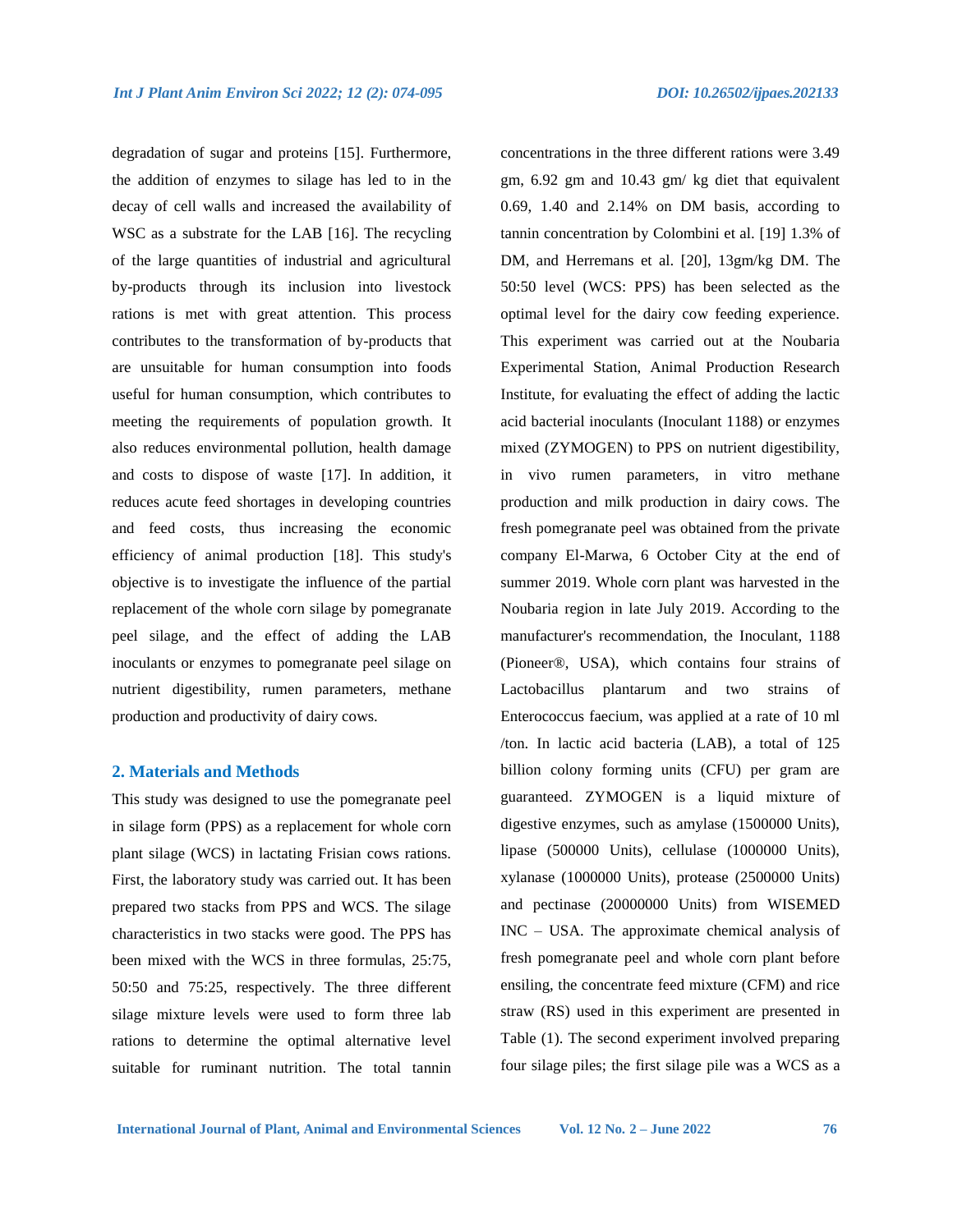control group. The second silage pile was untreated PPS. The third silage pile was a treated PPS with bacterial inoculants (Pioneer brand 1188). The fourth silage pile was a treated PPS with ZYMOGEN. The four piles were covered separately with double-layer plastic linoleum and pressed with 30 cm of a soil layer. Silage materials have been compressed by a large sand-filled drum to ensure anaerobic silage conditions for more than two months.

| Item             | $CFM*$ | <b>RS</b> | whole corn plant | PP    |
|------------------|--------|-----------|------------------|-------|
| DM               | 91.87  | 93.88     | 32.76            | 30.32 |
| CP               | 23.34  | 04.69     | 8.64             | 10.42 |
| CF               | 9.17   | 32.25     | 27.39            | 18.11 |
| EE               | 3.25   | 1.76      | 2.23             | 4.69  |
| <b>NFE</b>       | 57.05  | 47.41     | 56.17            | 61.09 |
| Ash              | 7.19   | 13.89     | 5.57             | 5.69  |
| <b>NDF</b>       | 15.95  | 76.06     | 46.17            | 19.68 |
| <b>ADF</b>       | 10.61  | 45.23     | 25.39            | 16.48 |
| $\mbox{\bf ADL}$ | 4.01   | 4.96      | 4.52             | 4.59  |
| Tannin g/kg DM   | --     | --        | --               | 92.8  |

\* CFM of Composition: 30%yellow corn, 27%wheat bran, 25% soybean meal (47%), 10% undecorticated cottonseed meal (26%), 5% molasses, 2.5% salt Limestone and 0.5%premix. The vitamin and mineral premix per kg contained the following Vitamin A 12 000 000 IU, Vitamin D3 3 000 000 IU, Vitamin E 30 g, Mn 50 g, Fe 52 g, Zn 50 g, Cu 10 g, I 0.8 g, Co 0.1 g, Se 0.15 g and antioxidant 10 g.

**Table 1:** Chemical composition of fresh pomegranate peel, whole corn plant, rice straw and concentrate feed mixture on DM basis.

# **2.1 Silage quality**

Samples from the four stacks (5 samples /each pile) were taken after 60 days to determine silage quality and chemical composition. The same volume of water used to dissolve the silage additives was added to the first and second treatments to keep the moisture level. To evaluate the quality of the silage, the silage extract was prepared by homogenizing 30 grams of fresh material with 270 ml of distilled water, then mixing

for 10 minutes in a laboratory mixer. The homogenized sample was filtered using a Whatman No. 54 filter paper until it becomes clear. The pH value was directly determined using Orion 680 digital pH meter. The lactic acid concentration was measured according to [21]. Total volatile fatty acids (TVFA'S) concentration was determined according to [22]. The molar proportion of TVFA'S (acetic, propionic and butyric) was measured according to Bush et al. [23]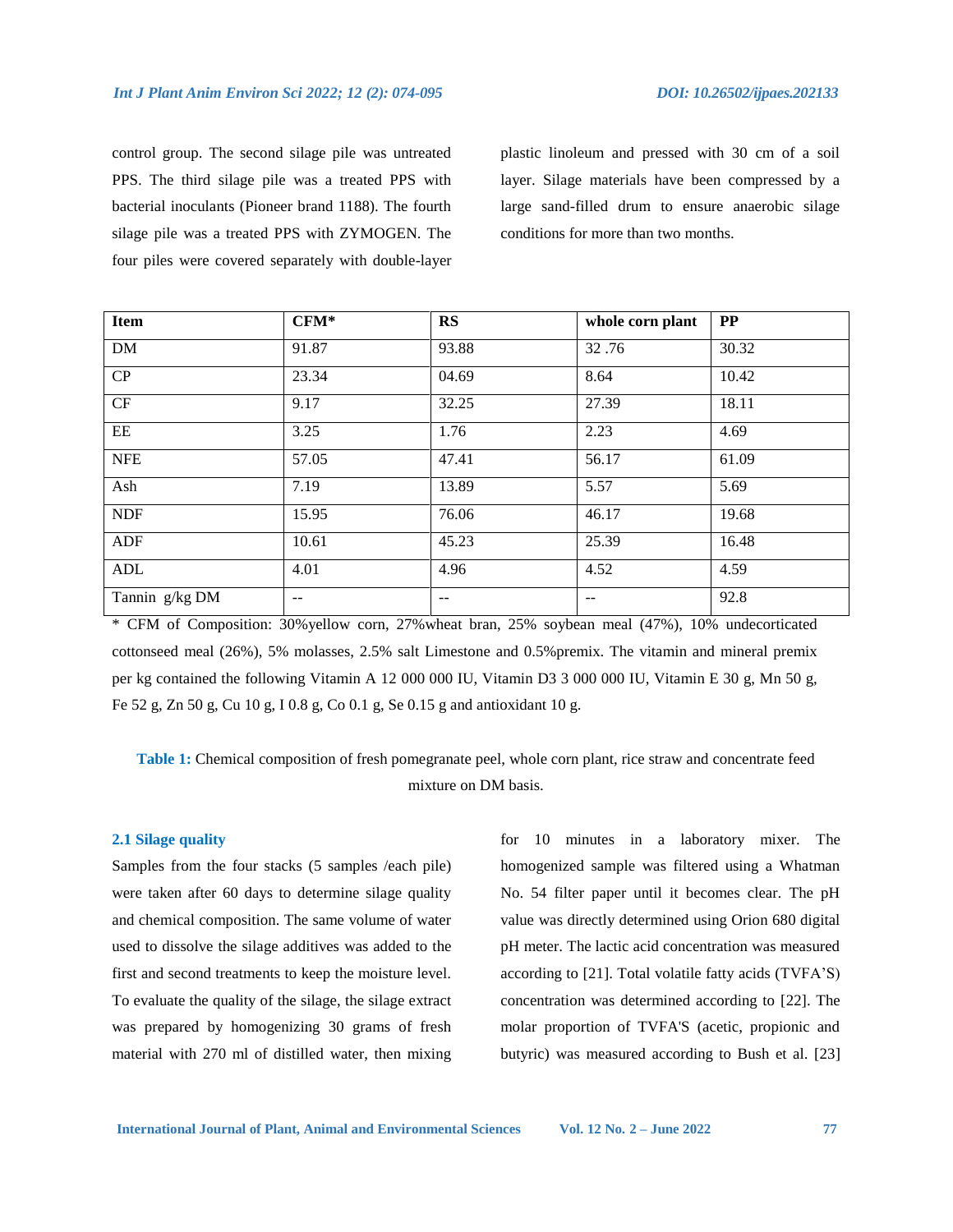using High-Performance Liquid Chromatography (HPLC). NH3-N concentration was determined by direct distillation according to the [21]. Neutral detergent fibre (NDF), acid detergent fibre (ADF) and acid detergent lignin (ADL) were determined by the procedure of [24]. The chemical composition and silage quality of WCS and untreated or treated PPS are shown in Table (2).

#### **2.2 Experimental diets and lactation trials**

Twenty multiparous lactating crossbred Frisian cows were assigned randomly to four treatments (5 cows / each treatment) stratified by milk yield and live body weight (548  $\pm$  5.7 kg); each cow has the individual pen. Each group was fed CFM, silage and RS at 50:40:10 (%DM basis), respectively, for each group. The first 20 days were considered as a preliminary period followed by 10 day collection period. Maintenance requirement calculated according to NRC [25] and requirement for the production were calculated from preliminary period and also the milk yield previous according to [26]. The first group (control) was fed a ration that consisted of 50% CFM, 40% WCS and 10% RS. The second group (G1) was fed a ration that consisted of 50% CFM, 40% silage (WCS replaced with untreated PPS at level 50:50) and 10% RS. The third group (G2) was fed a ration that consisted of 50% CFM, 40% silage (WCS replaced with PPS treated with Inoculant 1188 at level 50:50) and 10% RS. The fourth group (G3) was fed a ratio that consisted of 50% CFM, 40% silage (WCS replaced with PPS treated with ZYMOGEN at level 50:50) and 10% RS. The animals were fed twice daily at 8.00 A.M. and 5.00 P.M. and water was available all time. The residual diets were collected and

calculated for the estimated feed intake for each individual cow. Cows were machine milked twice during collection periods and milk samples (1% of milk yield/ period) were taken during the 10 days at 7.00 A.M. and 16.00 P.M. Actual milk yields were recorded daily and milk samples were taken and kept at 4 °C for analysis. Milk composition (fat, total protein, lactose, and total solids) and somatic cell count (SCC) in the milk samples were determined using MilkoScan FT 6000. Average yields of each milk component were calculated for each cow by multiplying the milk yield by the component content  $(g/kg)$  of milk. Fat corrected milk  $(4\%)$  was calculated according to Gaines [27] using the following equation:

 $FCM4\% = M (0.4+0.15 \text{ F} % )$ 

Where  $M=$  milk yield,  $F =$  fat percentage.

#### **2.3 Digestibility trials**

The digestibility trial lasted three weeks as a preliminary period followed by one week as a collection period. Feed consumption was recorded daily by weighing feeds offered to head and refused per each animal to calculate feed intake. A nutrient digestibility trial was carried out in which acid insoluble ash was used as an internal indigestibility marker and coefficients of digestion were calculated according to [28]. Faecal grab samples were collected from each cow twice daily and then dried at 60  $^{\circ}$ C in a forced-air oven for 48 h. Faecal samples were ground to pass a 1-mm screen using a Wiley mill (Arthur H. Thomas, Philadelphia, PA, USA), and analyzed for DM, OM, ash, CP and EE according to AOAC [21] official methods. NDF and ADF were determined by the procedure of [24].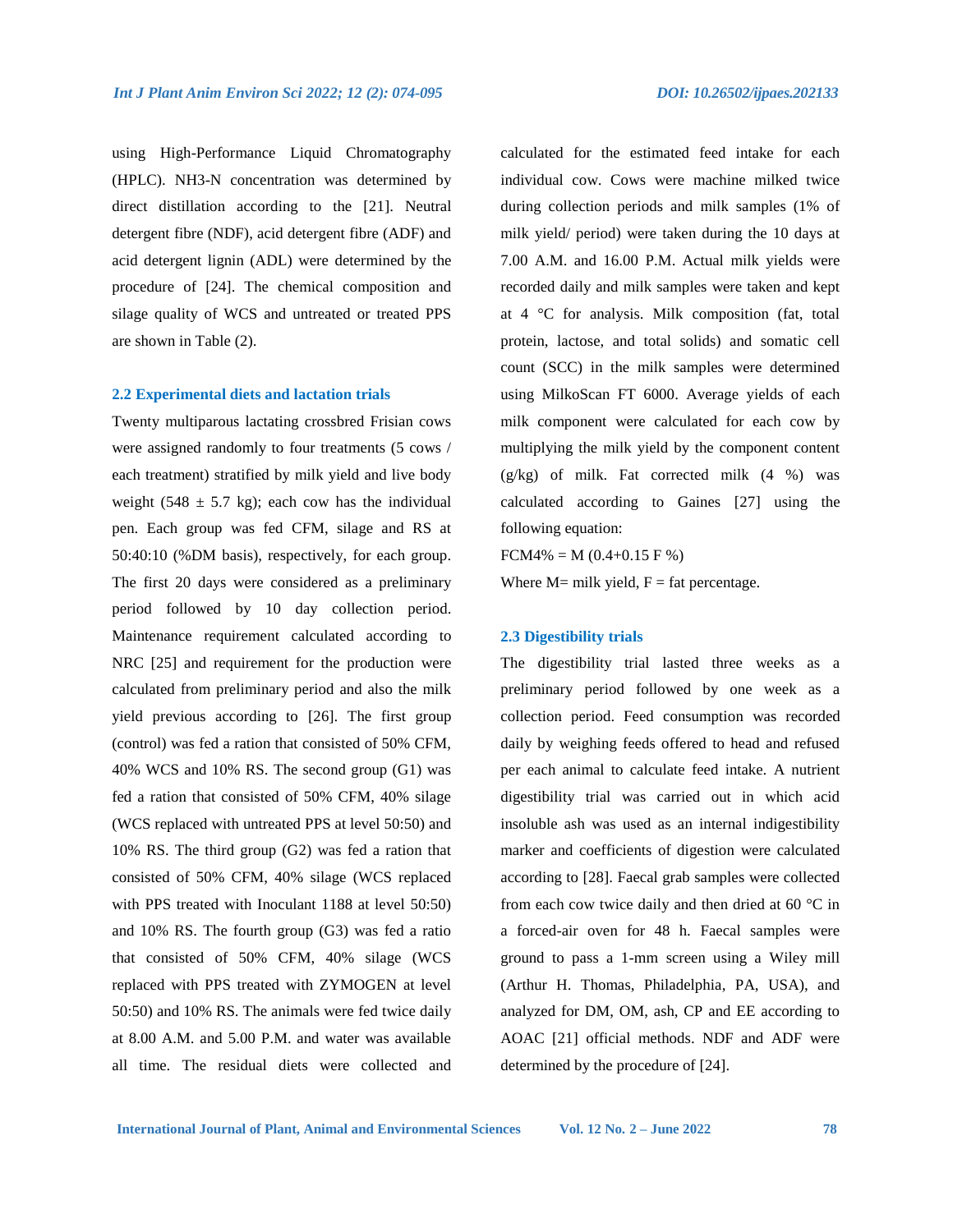# **2.4 Rumen fermentation parameters, microbial nitrogen synthesized and measurement of methane production**

Ruminal fluid contents were sampled at 0 times before feeding and at 3 and 6 h after the morning feeding using stomach tubing from cows, from day 27 to day 30 and then calculate overall mean. Approximately 100 ml of rumen fluid were collected from each cow and strained through a polyester screen (pore size of 355 μm). The supernatant was used for determining pH immediately using a glass electrode. Five millilitres of the filtered ruminal fluid were added to 1 ml of 1% sulfuric acid and samples were retained for NH3-N determination. The concentration of NH3-N in the ruminal contents was determined as described by [29]. The filtered rumen fluid was mixed with 0.2 ml of a solution containing 250 g of metaphosphoric acid/L for TVFA's analysis by titration according to the method of [22]. Samples were stored at −20 °C until analyses. Concentration and molar proportions of individual VFA were measured by gas-liquid chromatography (model 5890, HP, Little Falls, DE, USA). The separation process was carried out with a capillary column (30 m  $\times$  0.25 mm internal diameter, 1-m film thickness, Supelco Nukol; Sigma–Aldrich, ON, Canada) and with flame ionization detection. The column temperature was adjusted to 100 °C for 1 min, then increased by 20 °C/min to 140 °C, then by 8 °C/min to 200 °C and held at this temperature for 5 min. Helium was used as the carrier gas.

The microbial nitrogen (MN) synthesized was determined according to [30]. Equations used to calculate as follows:  $MN = (70 \times AP) / (0.83 \times 0.116)$   $\times$  1000), where 70 represents the amount of N in the purines (mg N/mmol), 0.83 is the digestibility of the microbial purines, and 0.116 is the purine N: total N ratio in ruminal microorganisms. The absorbed microbial purines (AP, mmol/day) are calculated from the total excretion of purine derivatives (PD, mmol/day), using the equation:

 $AP = {PD - (0.385 \times BW0.75)} / 0.85$ , where 0.85 is the recovery of absorbed purines as urinary purine derivatives, and  $0.385 * BW0.75$  is the endogenous contribution in the urinary excretion of PD [31].

*In vitro* methane production was determined as described by [32].

#### **2.5 Plasma metabolites**

At the end of the feeding trial, blood samples (10 ml) were taken by venipuncture from the jugular vein using heparinized vacuum tubes and were stored on ice. Then samples are centrifuged and the serum remains at the top of the tube immediately after the completion of the centrifuge we transfer the serum directly and prepared it for storage at  $-20$ °C until analysis. The blood serum was analyzed for total protein in accordance with [33]. Plasma albumin was assayed according to [34]. Globulin was determined by subtracting the albumin value from the total protein. Liver function was estimated by measuring the activities of aspartate transaminase (AST) and alanine transaminase (ALT) using a colorimeter using commercial kits, according to [35]. Renal function was assessed by measuring urea in the blood according to Siest et al. [36] and creatinine was measured using a colorimeter using commercial kits, based on the [37].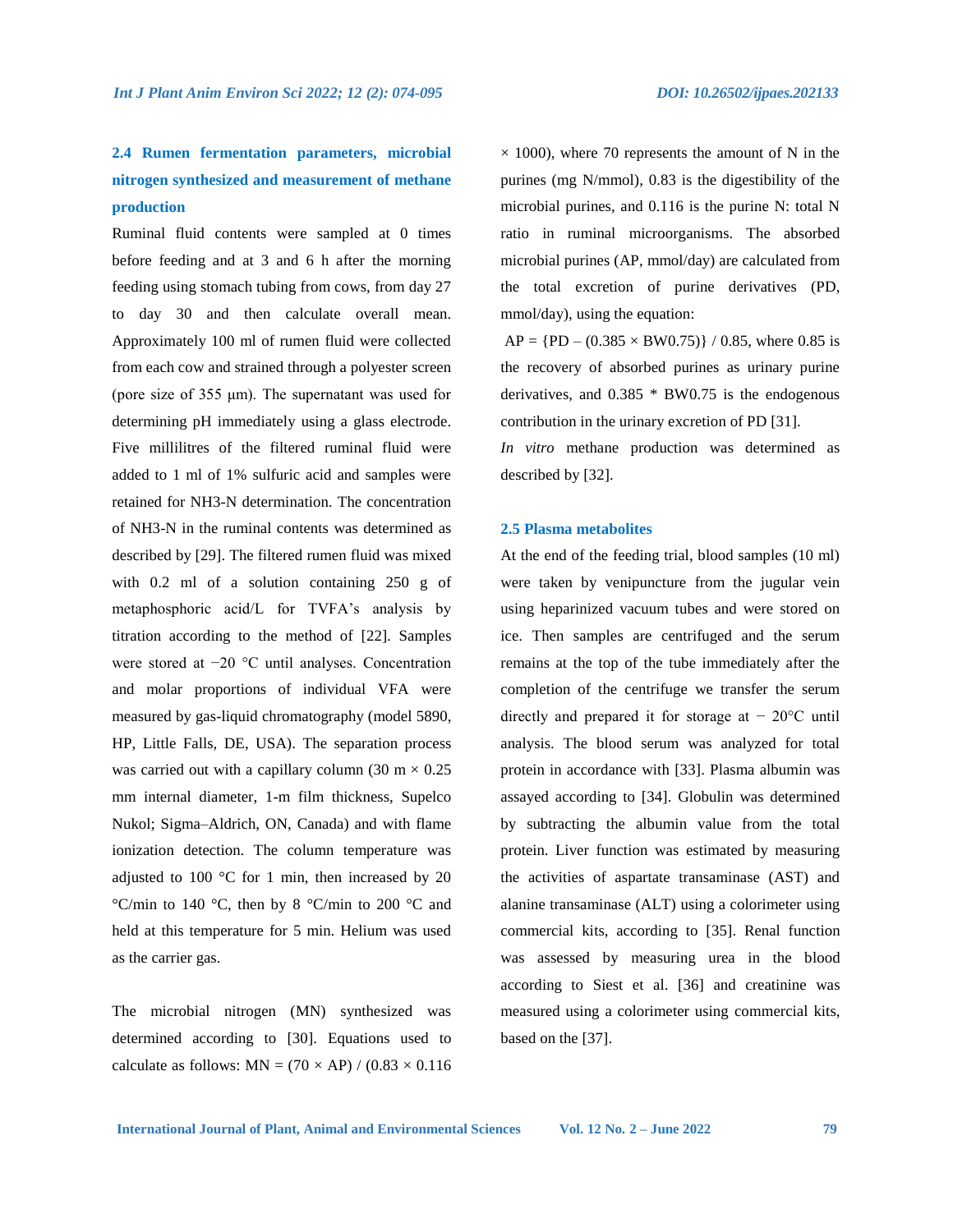#### **2.6 Statistical analysis**

Data were analyzed as a completely randomized design with repeated measures using the PROC MIXED procedure of SAS [38]. Statistical processes were carried out using the General Linear. The model describing each trait was assumed to be:

 $Yijkl = \mu + Ti + a(T) IJ+ WK+ Eijkl.$ 

Where: Yijkl= Parameter under analysis;  $\mu$  = Overall mean; Ti = The fixed effect of treatment; a  $(T)$  IJ = The random effect of animal (j) nested within treatment (i);  $WK = The fixed effect of week when K$  $= 1, 2,..., 8$ ; Eijkl = random error. Significant differences among the means were compared by using Duncan multiple range tests [39].

#### **3. Results**

#### **3.1 Silage quality**

The results obtained from laboratory studies illustrate that the optimum level of replacement of WCS with PPS was 50:50. This level contains an adequate amount of tannins suitable for ruminant nutrition. The chemical composition and silage quality data for untreated or treated PPS and WCS are shown in Table (2). PPS treated with 1188 or ZYMOGEN resulted in a significant increase  $(P<0.05)$  in the content of CP,

EE and NFE. While the content of CF, ash, NDF and ADF was significantly lower (P<0.05) than the WCS. The addition of 1188 or ZYMOGEN to the PPS improved the CP by increasing it, while the NDF and ADF decreased. On the other hand, there were no significant changes to the OM values among all groups. PPS treated with inoculant had the lowest values(P<0.05) of pH and concentrations of NH3-N, acetic acid, propionic acid, and butyric acid (11.74, 15.67, 14.6, 18.06, and 20.4%, respectively) compared to WCS, whereas concentrations of lactic acid were higher (P< 0.05) in PPS treated with inoculant 1188 or ZYMOGEN (22.22% and 11.77%, respectively) compared to WCS, On the other hand, the values of acetic, propionic and butyric acid were decreased (P<0.05) in PPS treated with inoculant (9.74, 14.06 and 17.77%, respectively) while the values of lactic acid were increased (15.51%) compared to untreated PPS. Data on the chemical composition of the experimental rations fed to cows is shown in Table (3). The chemical composition of rations fed to cows in G3 and G4 showed improvement and low tannin concentration compared to G1.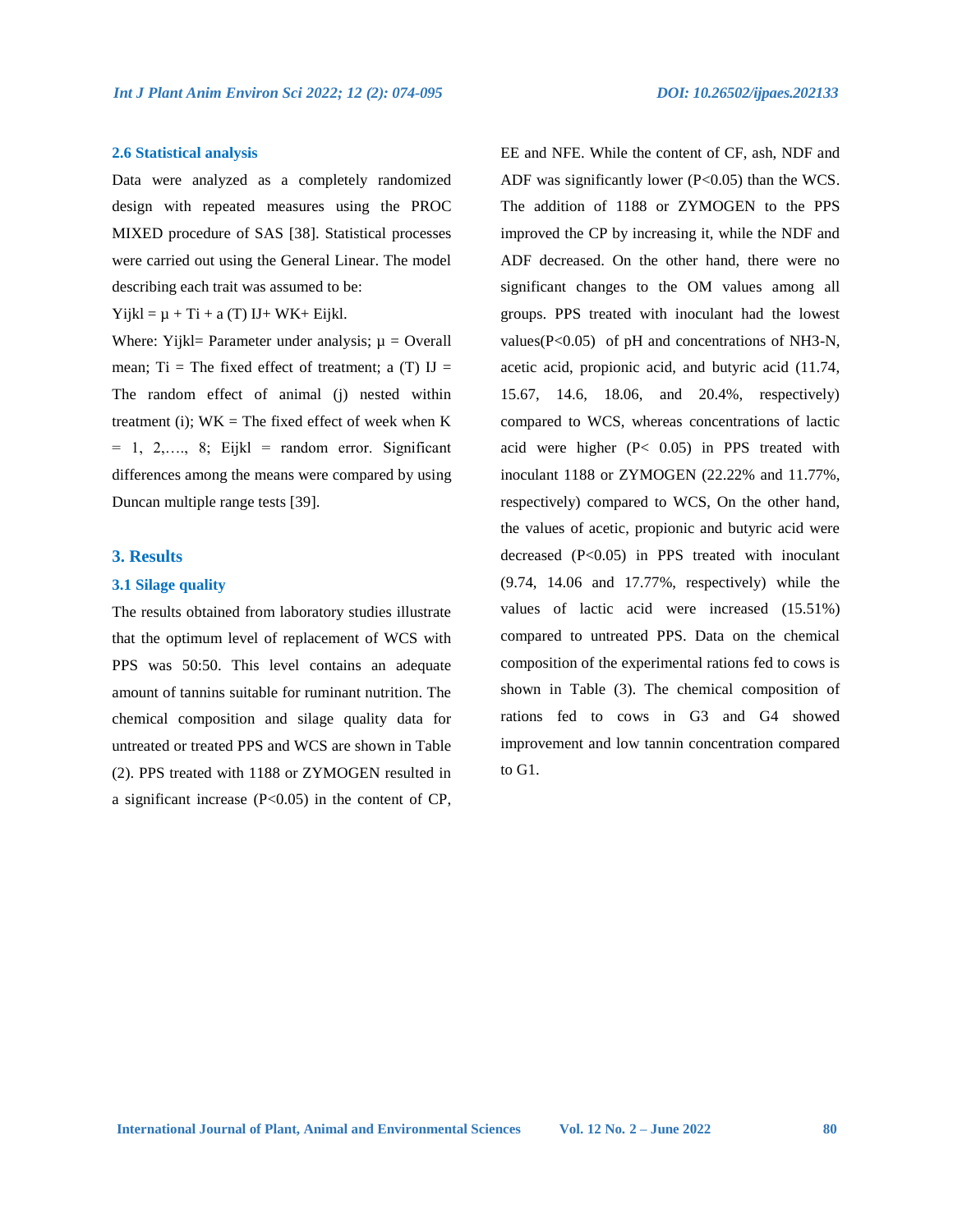| <b>Item</b>        | <b>Untreated</b>   | <b>Untreated</b>   | PPS treated with      | PPS treated with   | <b>SEM</b> | P-value |
|--------------------|--------------------|--------------------|-----------------------|--------------------|------------|---------|
|                    | <b>WCS</b>         | <b>PPS</b>         | inoculant 1188        | <b>ZYMOGEN</b>     |            |         |
| DM                 | $30.41^a$          | $28.04^{b}$        | 29.62 <sup>a</sup>    | $29.86^a$          | 0.248      | 0.021   |
| <b>OM</b>          | 93.64              | 93.35              | 94.03                 | 94.18              | 0.275      | 0.714   |
| CP                 | 7.86 <sup>c</sup>  | $9.38^{b}$         | 10.07 <sup>a</sup>    | $9.92^{a}$         | 0.222      | 0.001   |
| CF                 | $26.53^{a}$        | 17.61 <sup>b</sup> | $17.25^{b}$           | $16.91^{b}$        | 0.933      | 0.001   |
| EE                 | $2.58^{b}$         | $4.45^{\circ}$     | 4.41 <sup>a</sup>     | 4.38 <sup>a</sup>  | 0.189      | 0.001   |
| <b>NFE</b>         | $56.67^{b}$        | 61.91 <sup>a</sup> | $62.30^{a}$           | $62.97^{\text{a}}$ | 0.678      | 0.018   |
| Ash                | $6.36^{a}$         | $6.65^{\text{a}}$  | $5.97^{\rm b}$        | $5.82^{b}$         | 0.110      | 0.019   |
| <b>NDF</b>         | $43.65^{\circ}$    | $18.57^{b}$        | $17.25^{\circ}$       | $15.72^{\rm d}$    | 2.650      | 0.001   |
| <b>ADF</b>         | 26.02 <sup>a</sup> | $15.54^{b}$        | $14.48^c$             | $13.36^{d}$        | 1.187      | 0.001   |
|                    |                    |                    | <b>Silage quality</b> |                    |            |         |
| pH                 | $3.93^{a}$         | $3.77^{b}$         | $3.47^\circ$          | $3.53^{\circ}$     | 0.076      | 0.001   |
| Lactic acid % DM   | $8.99^{d}$         | 9.51 <sup>c</sup>  | $10.99^{a}$           | $10.05^{b}$        | 0.300      | 0.001   |
| Acetic acid % DM   | $1.56^{\circ}$     | $1.48^{b}$         | 1.33 <sup>c</sup>     | 1.39 <sup>c</sup>  | 0.085      | 0.001   |
| Propionic acid %DM | $0.107^{a}$        | $0.102^a$          | $0.088$ c             | $0.094^{b}$        | 0.005      | 0.001   |
| Butyric acid% DM   | $0.050^{\text{a}}$ | $0.048^{\text{a}}$ | $0.040^{\circ}$       | $0.044^b$          | 0.005      | 0.001   |
| $NH_{3}-N$ % of TN | $8.87^{a}$         | $7.94^{b}$         | $7.48^\circ$          | $7.86^{b}$         | 0.160      | 0.001   |

a,b,c and, d Means within the same rows with different superscripts are significantly different (P<0.05).

WCS: whole corn silage. PPS: pomegranate peel silage.

**Table 2:** Chemical composition and fermentation characteristics of treated or untreated silages (n = 5).

| <b>Item</b>         | <b>Control</b> | G1    | G <sub>2</sub> | G <sub>3</sub> |
|---------------------|----------------|-------|----------------|----------------|
| DM                  | 67.41          | 66.99 | 68.06          | 68.39          |
| CP                  | 15.44          | 15.74 | 16.06          | 15.90          |
| EE                  | 2.85           | 3.25  | 3.21           | 3.19           |
| Ash                 | 6.4            | 6.73  | 6.43           | 6.49           |
| <b>NDF</b>          | 33.01          | 28.01 | 26.69          | 26.08          |
| ADF                 | 19.40          | 17.71 | 16.75          | 16.39          |
| ADL                 | 4.22           | 4.22  | 4.10           | 4.04           |
| Tannin g/kg diet DM | 0.23           | 13.48 | 12.98          | 12.31          |

Control: ration consisted of 50% CMF, 40% silage WCS and 10% RS.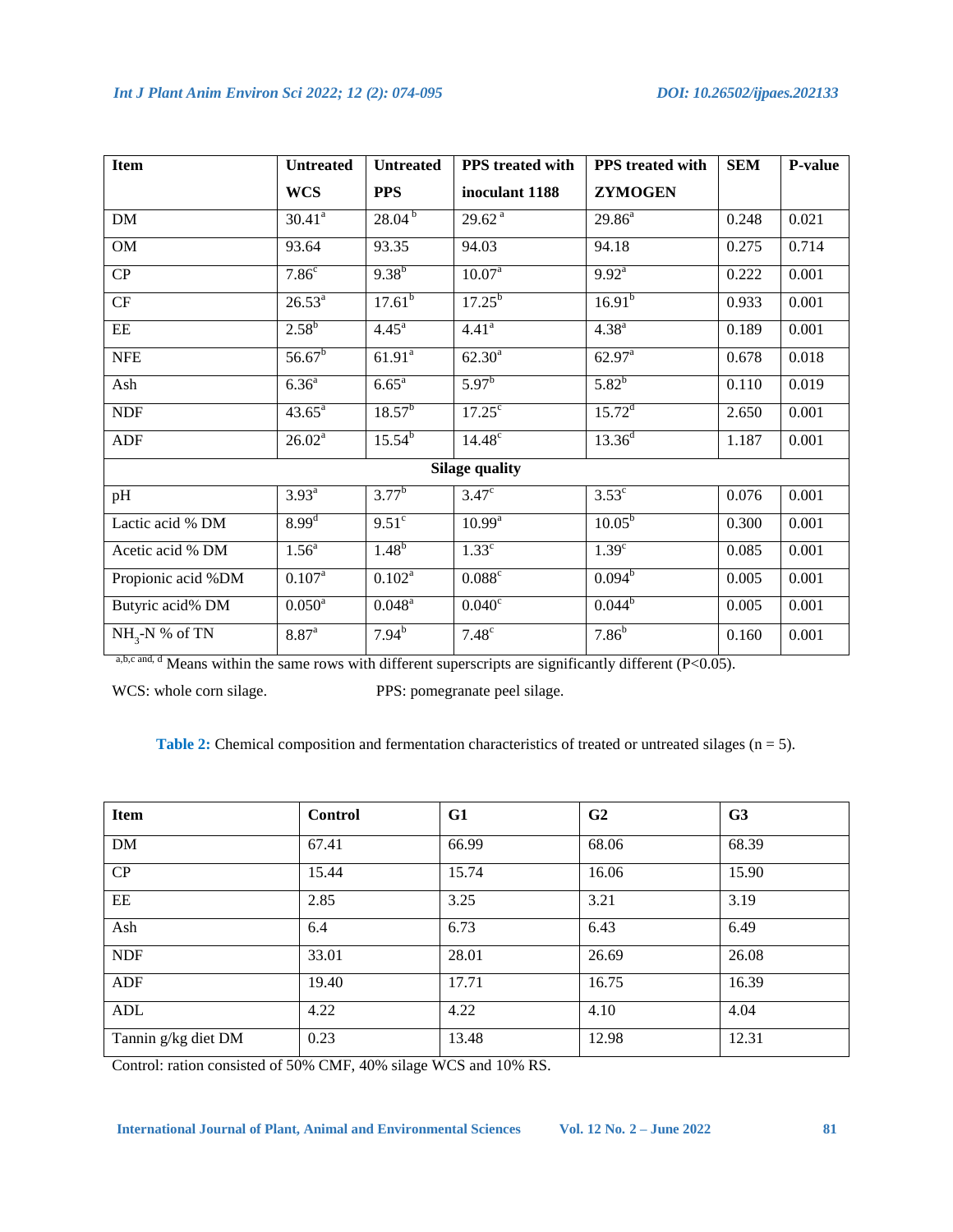G1: second group fed ration consisted of 50% CMF, 40% silage WCS replaced with untreated PPS at level (50:50) and 10%RS.

G2 third group fed ration consisted of 50% CMF, 40% silage WCS replaced with treated with bacteria inoculants PPS at level (50:50) and 10%RS.

G3 fourth group fed ration consisted of 50% CMF, 40% silage WCS replaced with treated with ZYMOGEN PPS at level (50:50) and 10%RS.

# **Table 3:** Chemical composition of the experimental rations.

#### **3.2 Dry matter intake and digestibility coefficients**

Dry matter (DM) intake, digestibility coefficients and nutritive values are presented in Table (4). The results showed that the replacement of the WCS with the treated PPS resulted in an improved DM intake. The results were close to those fed with a diet containing

WCS and enhanced palatability compared to untreated PPS. In addition, cows fed PPS that were enzyme-treated or inoculated had higher digestibility of DM, OM, CP, EE, NDF, TDN, ADF and DCP compared to cows fed untreated PPS and WCS.

| <b>Item</b>                       | <b>Control</b>        | G1                 | G <sub>2</sub>     | G <sub>3</sub>     | <b>SEM</b> | <b>P-value</b> |  |  |
|-----------------------------------|-----------------------|--------------------|--------------------|--------------------|------------|----------------|--|--|
| DMI kg/head/day                   | $17.01^a$             | $16.87^{b}$        | $17.02^a$          | 17.09 <sup>a</sup> | 0.057      | 0.047          |  |  |
| <b>Digestibility coefficients</b> |                       |                    |                    |                    |            |                |  |  |
| DM                                | $67.42^{b}$           | $66.12^{b}$        | $70.40^a$          | $71.10^a$          | 0.473      | 0.012          |  |  |
| <b>OM</b>                         | $68.86^{b}$           | $68.04^{b}$        | $72.13^a$          | $72.56^a$          | 0.445      | 0.023          |  |  |
| CP                                | $63.72^{b}$           | $64.03^{b}$        | $66.96^{\text{a}}$ | $67.82^a$          | 0.429      | 0.008          |  |  |
| EE                                | $71.93^{b}$           | $72.82^{b}$        | $74.34^{ab}$       | 75.77 <sup>a</sup> | 0.342      | 0.016          |  |  |
| <b>NDF</b>                        | 59.09 <sup>b</sup>    | $58.87^{b}$        | $62.11^a$          | $62.85^{\text{a}}$ | 0.433      | 0.001          |  |  |
| ADF                               | $60.24^{b}$           | $59.59^{b}$        | $63.33^{a}$        | $63.56^{\circ}$    | 0.432      | 0.001          |  |  |
| <b>Nutritive value</b>            |                       |                    |                    |                    |            |                |  |  |
| <b>TDN</b>                        | $64.58^{b}$           | $65.75^{\rm b}$    | $67.34^{\circ}$    | $68.96^{\circ}$    | 0.387      | 0.009          |  |  |
| <b>DCP</b>                        | $9.84^{\overline{b}}$ | 10.08 <sup>b</sup> | $10.75^{\text{a}}$ | $10.78^{\rm a}$    | 0.093      | 0.001          |  |  |

a and b Means within the same rows with different superscripts are significantly different (P<0.05).

Control: ration consisted of 50% CMF, 40% silage WCS and 10% RS.

G1: second group fed ration consisted of 50% CMF, 40% silage WCS replaced with untreated PPS at level (50:50) and 10%RS.

G2 third group fed ration consisted of 50% CMF, 40% silage WCS replaced with treated with bacteria inoculants PPS at level (50:50) and 10%RS.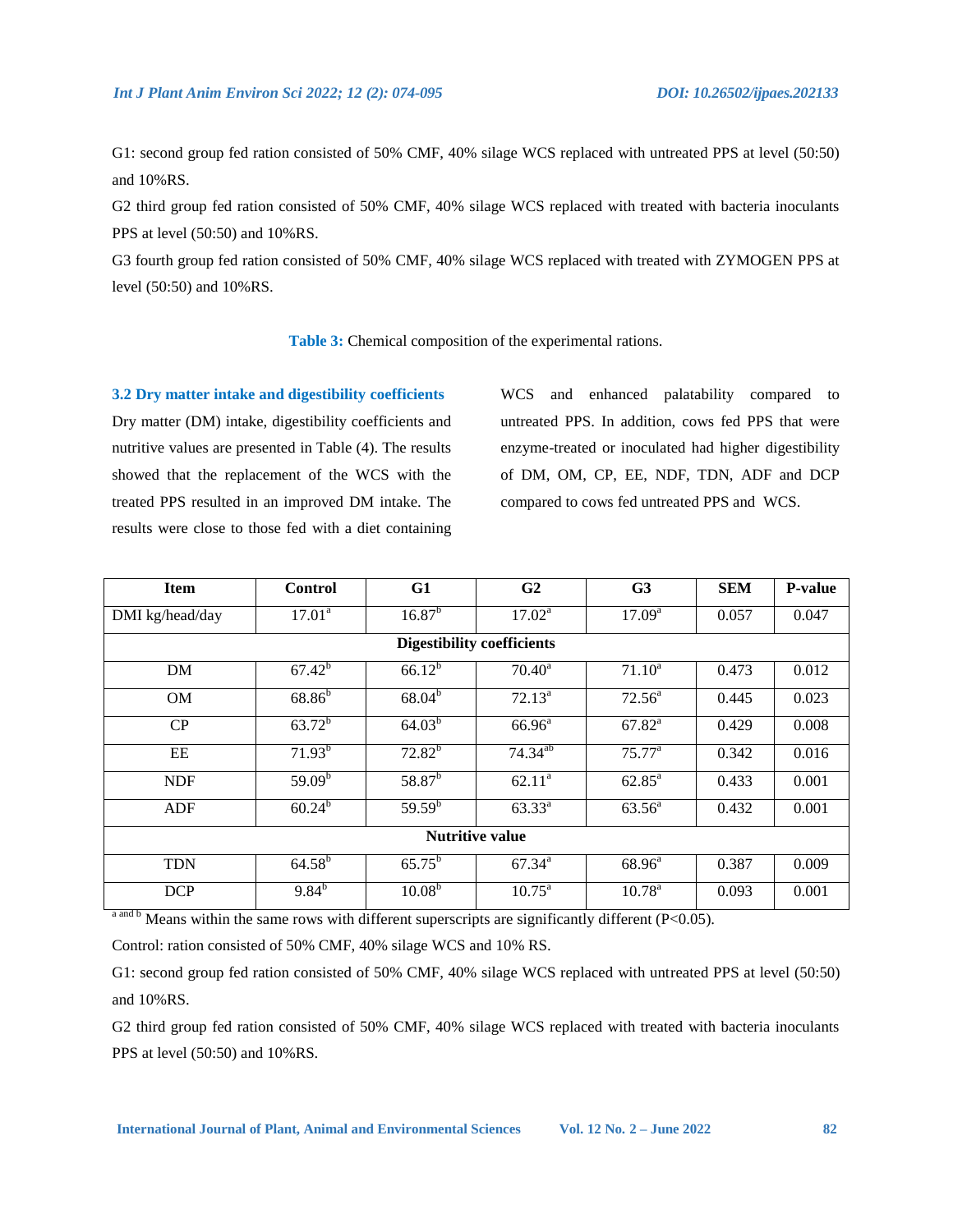G3 fourth group fed ration consisted of 50% CMF, 40% silage WCS replaced with treated with ZYMOGEN PPS at level (50:50) and 10%RS.

**Table 4:** Daily feed intake, digestibility coefficients (%) and nutritive values (%) of diets to cows.

#### **3.3 Rumen fermentation**

Parameters of the rumen fluid in lactating Frisian cows fed the experimental rations are presented in Table (5). Results revealed that adding ZYMOGEN or Inoculant 1188 to PPS led to decrease ruminal pH values and NH3-N concentrations, which were in the normal range for microorganism growth, while the values of TVFA's, acetic acid and acetic: propionic were significant (P< 0.05) increased with diets G2 and G3, whereas the highest value was recorded with G3. Although ZYMOGEN or Inoculant 1188 have

improved OM digestibility but the increase in microbial protein synthesis was not significant. It has been shown that microbial protein synthesis has a numerical increase with the G2 diet compared with other diets. Replacement of WCS with PPS resulted in a significant  $(P < 0.05)$  decrease in methane emissions in G1, G2 and G3 (20.33, 17.72 and 16.24%, respectively), whereas ZYMOGEN or Inoculant 1188 additives had no effect on methane production when compared to G1.

| <b>Item</b>                                  | <b>Control</b>    | G1              | G <sub>2</sub>    | G <sub>3</sub>     | <b>SEM</b> | <b>P-value</b> |
|----------------------------------------------|-------------------|-----------------|-------------------|--------------------|------------|----------------|
| pH                                           | $6.75^{\text{a}}$ | $6.63^{a}$      | $6.21^{b}$        | 6.26 <sup>b</sup>  | 0.102      | 0.012          |
| NH3-N concentration                          | $8.83^{a}$        | $8.11^{b}$      | 7.80 <sup>c</sup> | 8.06 <sup>b</sup>  | 0.161      | 0.006          |
| $(mg/100 \text{ m} \text{R} \cdot \text{L})$ |                   |                 |                   |                    |            |                |
| <b>TVFA</b> concentration                    | $12.57^{\circ}$   | $12.98^{\circ}$ | $13.79^{b}$       | 14.21 <sup>a</sup> | 0.351      | 0.001          |
| $(meq/100$ mlR.L)                            |                   |                 |                   |                    |            |                |
| Acetic acid, %                               | $58.99^{b}$       | $59.81^{b}$     | $63.71^a$         | $64.57^{\circ}$    | 1.217      | 0.002          |
| Propionic acid, %                            | 22.41             | 22.54           | 23.03             | 22.96              | 0.398      | 0.842          |
| Acetic /propionic ratio                      | $2.65^{\rm b}$    | $2.66^{b}$      | $2.79^{a}$        | $2.83^{a}$         | 0.064      | 0.035          |
| Methane production at 24h                    | $9.45^{\circ}$    | $7.53^{b}$      | $7.78^{b}$        | $7.92^{b}$         | 0.166      | 0.001          |
| Microbial<br>protein<br>synthesis            | 55.84             | 55.15           | 56.18             | 55.73              | 0.222      | 0.876          |
| (g/d)                                        |                   |                 |                   |                    |            |                |

a,b and c Means within the same rows with different superscripts are significantly different (P<0.05).

Overall mean values of 0, 3, 6 h after feeding.

Control: ration consisted of 50% CMF, 40% silage WCS and 10% RS.

G1: second group fed ration consisted of 50% CMF, 40% silage WCS replaced with untreated PPS at level (50:50)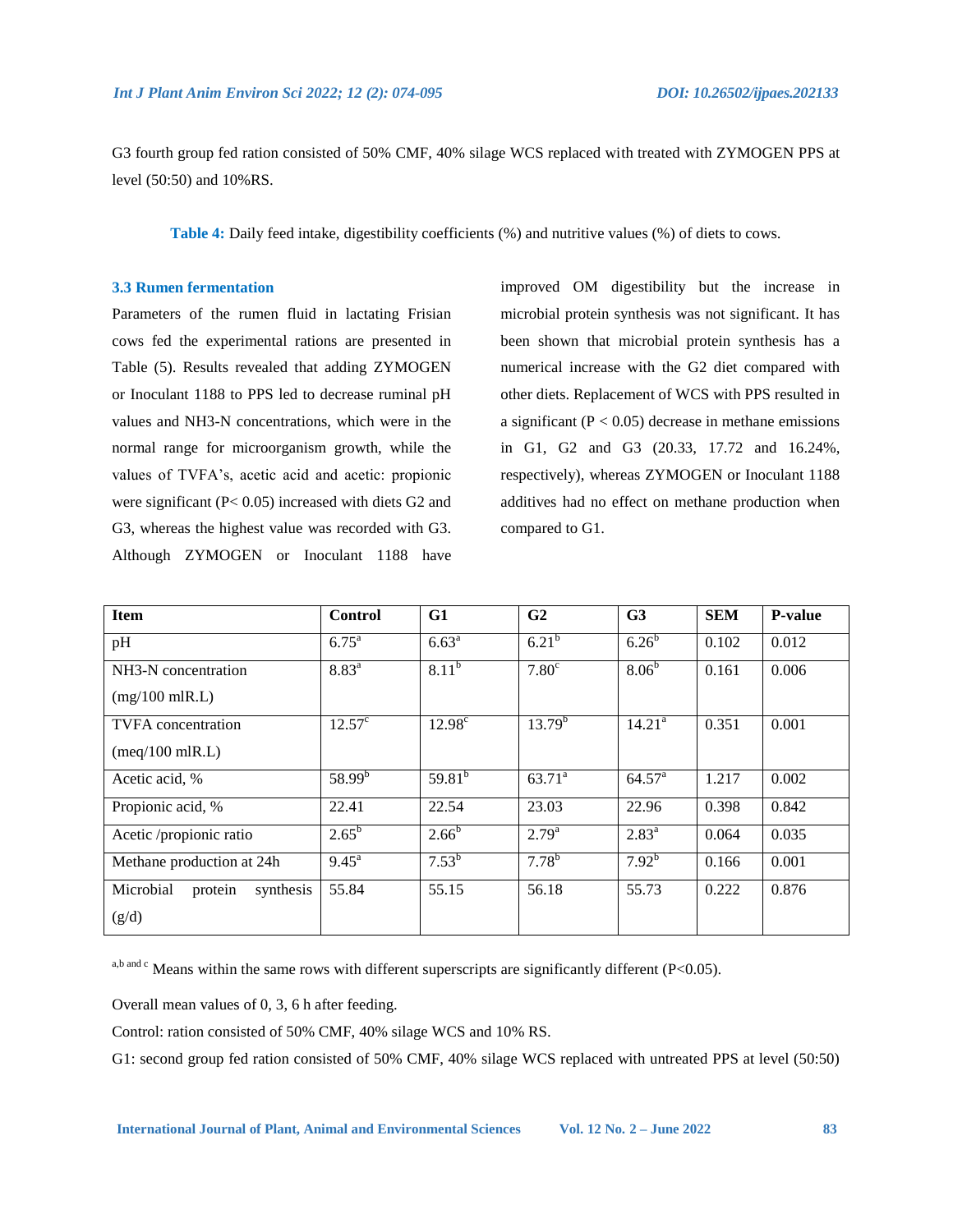# and 10%RS.

G2 third group fed ration consisted of 50% CMF, 40% silage WCS replaced with treated with Inoculant 1188 PPS at level (50:50) and 10%RS.

G3 fourth group fed ration consisted of 50% CMF, 40% silage WCS replaced with treated with ZYMOGEN PPS at level (50:50) and 10%RS.

**Table 5:** The overall mean of rumen liquor parameters of lactating cows fed the experimental rations.

#### **3.4 Milk production and milk composition**

The average daily milk yield and milk composition of the lactating Frisian cows fed the experimental rations are present in Table (6). Cows fed on diets containing 50%WCS and50% PPS treated with ZYMOGEN have the highest daily milk yield, 4% FCM yield and milk composition of fat from the cows fed diets containing WCS and PPS treated with inoculant. While, cows fed on diets containing untreated PPS were recorded the lowest milk yield, 4% FCM yield and fat. Moreover, there were no significant differences in values of lactose, TS and SNF between all groups. The value of SCC recorded a normal value, but the cows fed on rations containing untreated or treated PPS had the lowest values (P< 0.05) compared to the control.

| <b>Item</b>           | <b>Control</b>     | G1          | G <sub>2</sub>  | G <sub>3</sub>    | <b>SEM</b> | P-value |
|-----------------------|--------------------|-------------|-----------------|-------------------|------------|---------|
| Milk yield (kg/h/d)   | $18.02^{ab}$       | $17.76^{b}$ | $18.12^{ab}$    | $18.34^{a}$       | 0.139      | 0.031   |
| 4% FCM $(kg/d/h)$     | $17.05^{ab}$       | $16.54^{b}$ | $17.46^{\circ}$ | $17.78^{\rm a}$   | 0.265      | 0.024   |
| Fat $(kg/d/h)$        | $0.66^{ab}$        | $0.63^b$    | $0.68^{\rm a}$  | $0.69^{\rm a}$    | 0.015      | 0.001   |
| Milk composition (%): |                    |             |                 |                   |            |         |
| Fat %                 | $3.65^{\rm a}$     | $3.54^{b}$  | $3.72^{\rm a}$  | 3.76 <sup>a</sup> | 0.071      | 0.025   |
| Protein %             | $3.43^{b}$         | $3.49^{b}$  | $3.68^{a}$      | $3.71^a$          | 0.097      | 0.012   |
| Lactose               | $4.56^{b}$         | $4.49^{b}$  | $4.67^{\rm a}$  | 4.68 <sup>a</sup> | 0.105      | 0.021   |
| Total solids          | 12.80              | 12.77       | 12.91           | 12.95             | 0.194      | 0.649   |
| Solid not fat         | 9.15               | 9.23        | 9.19            | 9.19              | 0.159      | 0.712   |
| $SCC \times 10^3$ /ml | 88.54 <sup>a</sup> | $81.26^{b}$ | $80.80^{b}$     | $81.07^{b}$       | 0.825      | 0.001   |

a and b means in the same row with different superscripts are differ significantly (P< 0.05).

**Table 6:** Milk production and milk composition of crossbred cows fed the experimental rations.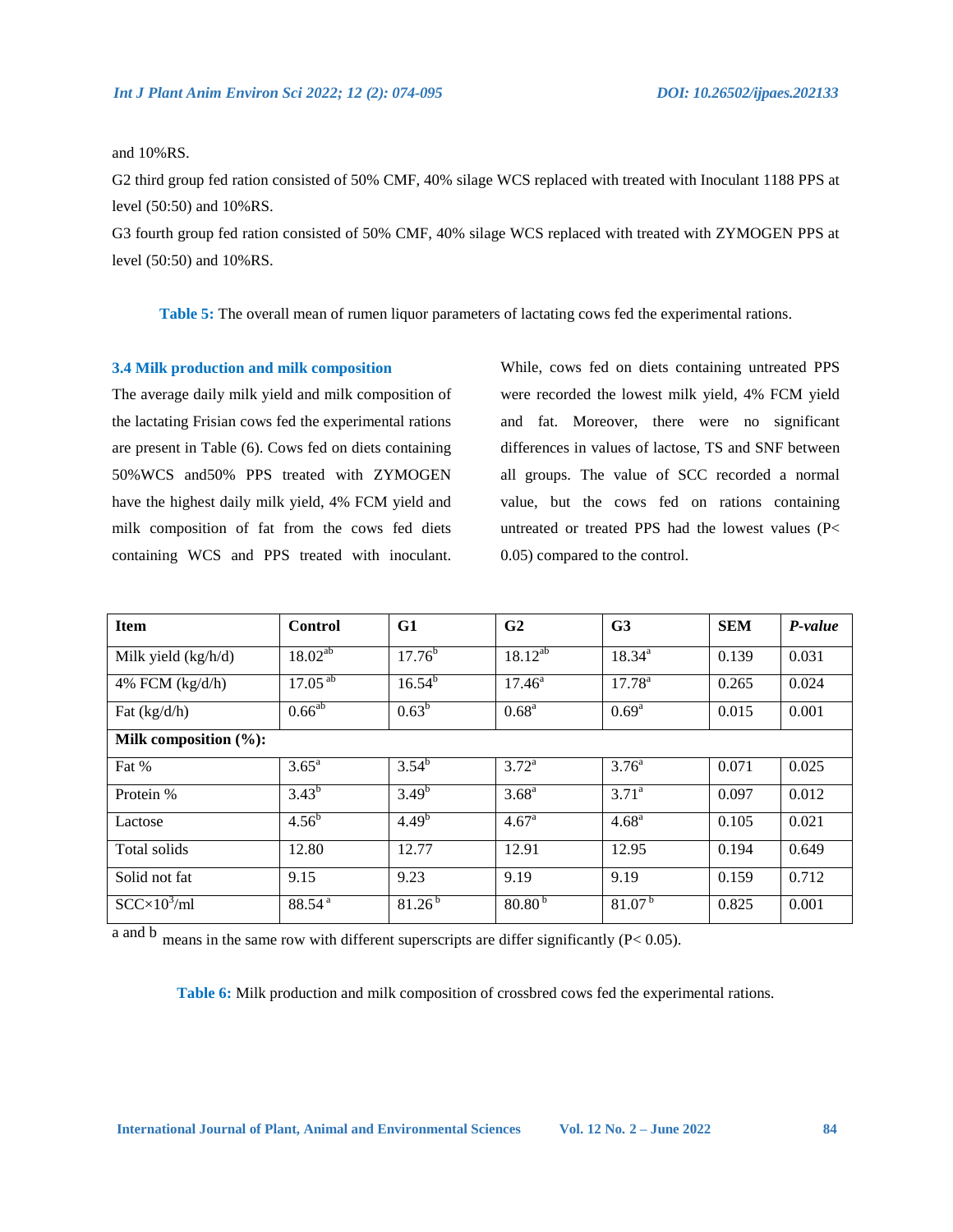#### **3.5 Plasma metabolites**

Blood plasma constituents of the lactating Frisian cows fed the experimental rations are shown in Table (7). Serum total protein, albumin and globulin concentrations were higher  $(P<0.05)$  in G3  $(9.1, 7.0)$ 

and 12.1%, respectively) than in the control group. On the other hand, values of liver functions (AST and ALT) and kidney functions (urea and creatinine) were within normal values for all groups and had no significant effects between all groups.

| <b>Item</b>         | Control    | G1                | G <sub>2</sub>    | G <sub>3</sub> | <b>SEM</b> | <b>P-value</b> |
|---------------------|------------|-------------------|-------------------|----------------|------------|----------------|
| Total protein, g/dl | $7.13^{b}$ | 7.27 <sup>b</sup> | $7.67^{\rm a}$    | $7.78^{\rm a}$ | 0.100      | 0.013          |
| Albumin, g/dl       | $4.24^{b}$ | $4.32^{b}$        | 4.49 <sup>a</sup> | $4.54^{\rm a}$ | 0.083      | 0.019          |
| Globulin, $g/dl$    | $2.89^{b}$ | $2.96^{\rm a}$    | $3.18^{a}$        | $3.24^{\rm a}$ | 0.044      | 0.001          |
| AST, U/l            | 38.28      | 40.08             | 39.30             | 39.06          | 0.521      | 0.776          |
| ALT, U/I            | 21.62      | 22.57             | 22.05             | 22.21          | 0.246      | 0.794          |
| Urea, mg/dl         | 41.57      | 42.04             | 42.94             | 43.19          | 0.655      | 0.842          |
| Creatinine, mg/dl   | 1.04       | 1.09              | 1.06              | 1.03           | 0.028      | 0.715          |

 $a<sub>and b</sub>$  means in the same row with different superscripts are differ significantly (P< 0.05).

**Table 7:** Blood parameters of crossbred cows fed the experimental rations.

#### **4. Discussion**

## **4.1 Silage quality**

Since the pomegranate peel contains tannin that considered as anti-nutritional factors that has negative effects on animal performance. Makkar [40] illustrated that tannin level higher than 50 g kg−1 DM had a negative effect on palatability of feed intake or animal performance. The purpose of silage is to feed preserve and with as much as possible of the nutrient content of the original fresh feed [41]. Therefore, biological additives are used during ensiling for accelerate the fermentation process and raise the concentration of lactic acid, accelerating the reduction of silage pH and thus improve the quality and preservation of the silage [15], and this is consistent with the results of our study that explained add of

inoculant 1188 or ZYMOGEN to PPS improved whoever the chemical composition and silage quality of PPS. A pH range of 3.7-4.2 is generally considered beneficial for whole-crop cereal silage preservation [42] and in the present study; pH was less than 3.93, indicative of well-preserved silage. In addition, the results indicated to treat SPP with either 1188 or ZYMOGEN were supported by the results of various scientists Nkosi et al. [43]. As well, Kung and Muck [44]. In contrast Ozduven et al. [45] reported a pH increase when bacterial inoculants were added to sunflower silage. While, Reich and Kung [46] demonstrated that the addition of bacterial inoculants to corn silage had no influence on pH. Adding 1188 inoculants to the PPS resulted in an increase in lactic acid concentration and a decrease in acetic acid. This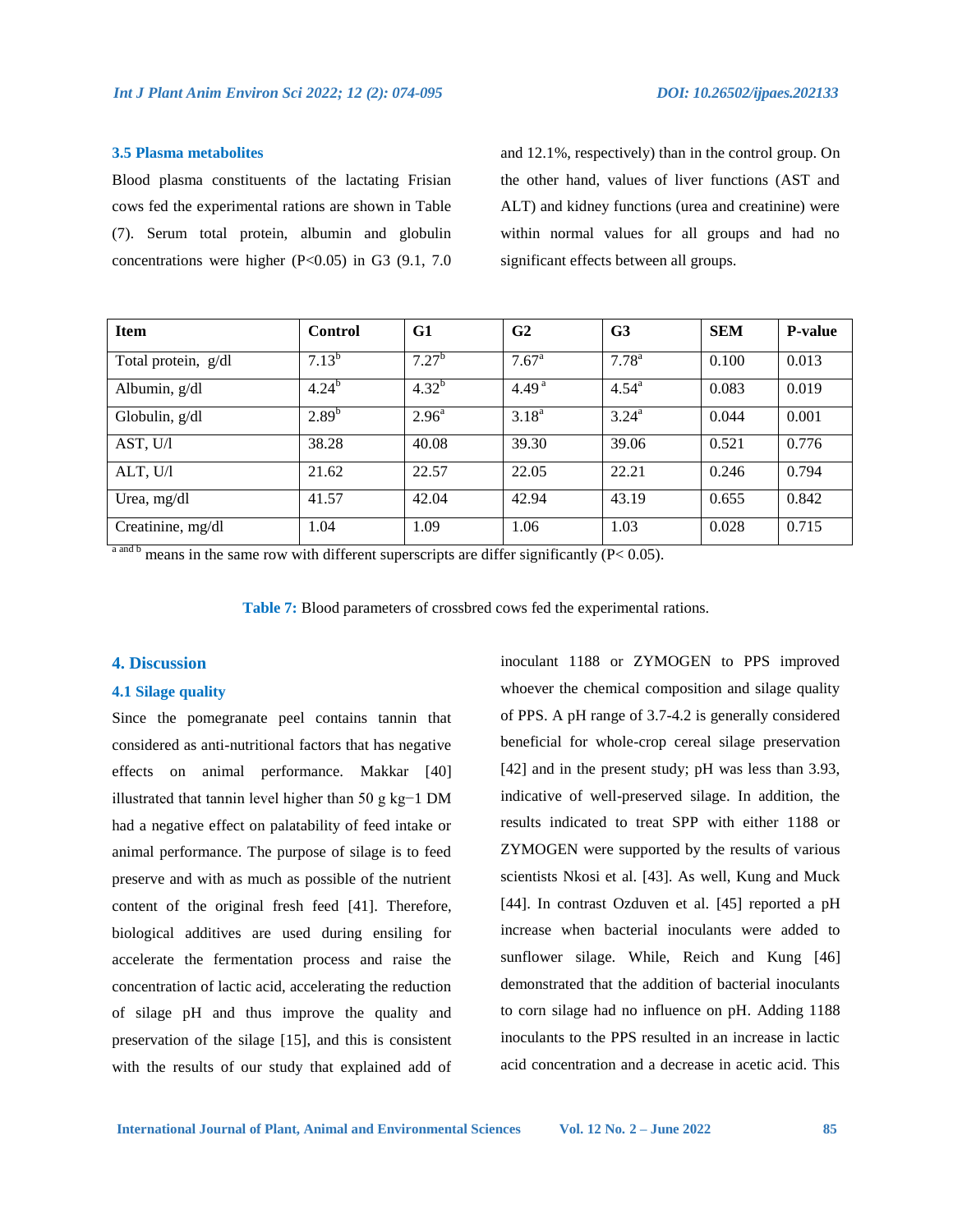was also the case with silage treated with ZYMOGEN. This may be due to an improvement in the lactic-acetal ratio. These results supported the extent of pH decline and are consistent with [14]. On the other hand, Filya [47] found that the concentration of lactic acid in inoculated corn silage decreased compared to untreated silage. The reduction of pH values and increase of lactic acid values in PPS treated with inoculant or ZYMOGEN may be attributed to an increase in carbohydrate fermentation and hydrolysis of hemicellulose by lactic acid bacteria while ZYMOGEN could partially digest the plant cell walls (cellulose and hemicellulose). These results are similar to those of Nkosi et al. [48] and Kung [49] who explained that the addition of enzymes or inoculants to silage led to the enhanced degradation of cell walls and increase the availability of WCS that serves as the substrate for LAB and decreased the concentration of acetic, propionic and butyric acids. Ammonia-N concentration in silage is an indicator of the degree of protein degradation which impairs the nutritive value of forages and causes adverse effects on the utilization of nitrogen by ruminants [10]. The NH3-N as a percentage of DM should be less than 10% of total nitrogen (NT). That's in line with the current study, the concentration of NH3-N was less than 10% NH3-N/kg NT and increased CP in PPS treated with inoculant or ZYMOGEN, maybe an indicator of desirable reduction in protein degradation of silage [15, 50, 51]. Also, the reduction of NH3–N concentration and increase in silage CP may be attributed to the containing of pomegranate peel on tannin, which protects feed proteins against degradation by forming protein complexes [52]. In addition, the addition of inoculant or ZYMOGEN to

the PPS enhanced cell wall degradation and reduced the fibre fraction (NDF and ADF). In particular, the addition of ZYMOGEN had a greater impact on the degradation of cell walls and the hydrolysis of cellulose and hemicellulose [53, 54]. While, Inoculants had the lowest capacity for degradation of plant cell walls [43], may be due to the reduced effectiveness in hemicellulosic hydrolysis [55]. These results are supported by previous studies done by Nkosi et al. [14], Nkosi et al. [48], and Dean et al. [56] who suggested that additions of inoculants or enzymes degraded the structural carbohydrates and enhanced fiber degradation during ensilage fermentation.

## **4.2 Dry matter intake and digestibility**

Improvement of G2 and G3 DMI may be related to silage treatment with 1188 or ZYMOGEN inoculant, respectively, to improve silage characteristics, thus enhancing palatability. It's consistent with the results of other researchers Abedo et al, [57] and Romero et al. [58]. The improvement in the digestibility coefficients of PPS treated with inoculant 1188 or ZYMOGEN, is confirmed by Romero et al. [58] observed improvement in digestibility of DM, CP, NDF, ADF and ADL when animals fed on silage treated with enzymes may be attributed to the effect of enzymes on the degraded cell wall during ensilage. Improvement of CP digestibility in treated or untreated PPS could be due to an improvement in the fermentation quality of silage and reduction in proteolysis, thus showing an increased level of CP in the rations and improving the efficiency of protein utilization [10, 15]. The presence of tannin in pomegranate peel has a beneficial role in binding to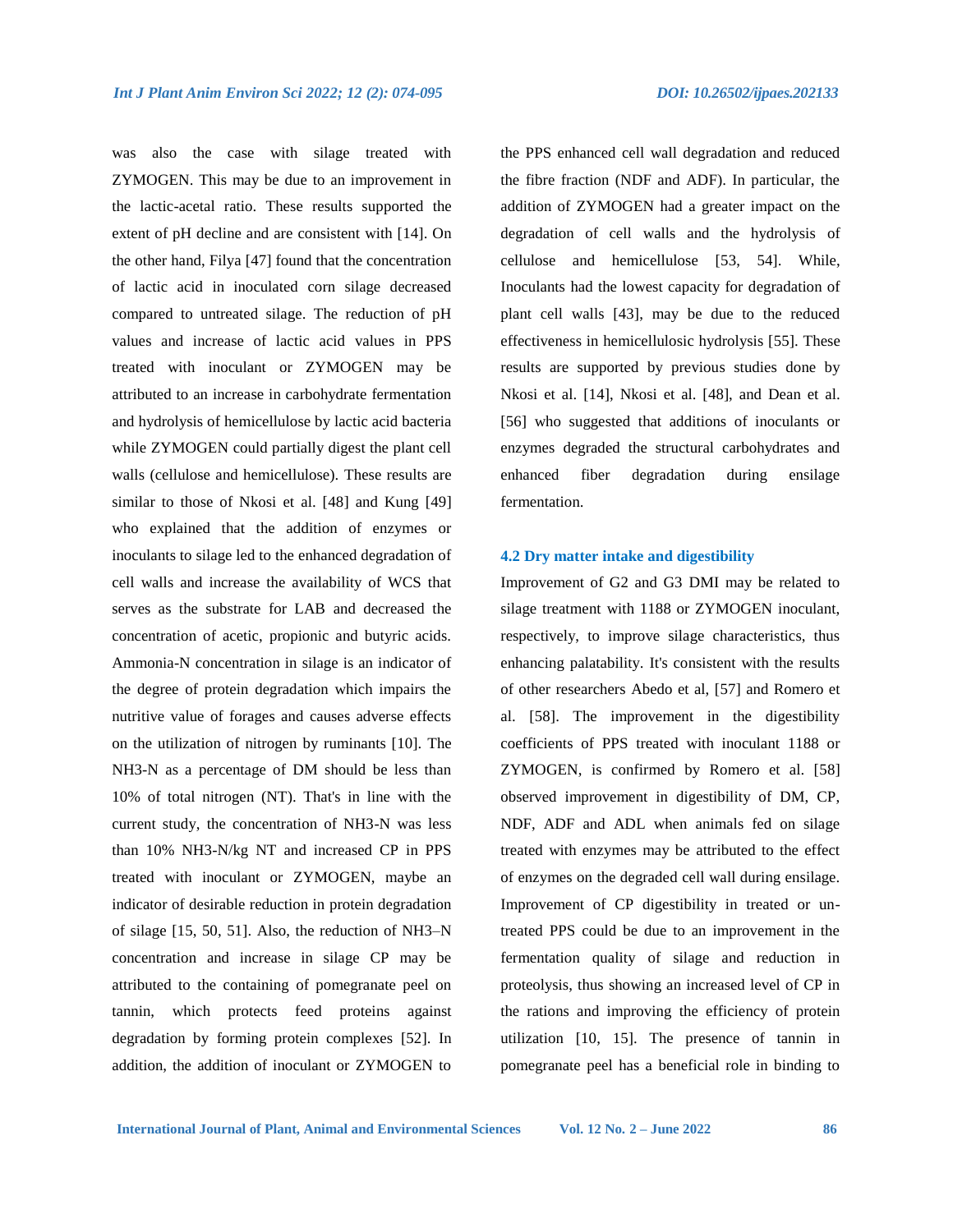diet proteins, reducing rumen degradability, increasing enzymes' intestinal digestibility and improving nitrogen utilization efficiency [59, 6]. Also, Doce et al. [60] reported that the presence of tannins in animal feed at levels as high as 1.5% DM had no adverse effects on digestibility. Moreover, McSweeney et al. [61] and Ott et al. [62] demonstrated that the fermentation process lowers the tannin levels in the silages, therefore the animals have not been negatively affected by the tannins in the silage. The increase of TDN and DCP values in G2 and G3 than in other groups can be attributed to higher digestibility coefficients of rations, while the increase in DCP can be attributed to more protein utilization efficiency by passing dietary protein from the rumen to the abomasum [63]. Improvement in nutritional values and digestibility coefficients in the current study is consistent with other studies that have indicated that the addition of the biological additives to agricultural or agro-industrial by-products in animal feed can be improved nutritive values and digestibility coefficients for most nutrients [48, 64, 65].

#### **4.3 Rumen fermentation**

The ruminal pH values were between 6.21 and 6.75. These levels are suitable for the normal function of cellulotic bacteria and pH should be between 6.4 and 7.0 according to [66]. Reduction of NH3–N concentration in the rumen of cows fed on PPS treated with inoculants or ZYMOGEN may be attributed to the improvement of the fermentation quality of the silages by reducing proteolysis and nitrogen losses [40], or may be due to the protection of dietary protein from ruminal degradation [5, 67], or maybe

because tannins of pomegranate peel have the ability to link with protein to form a tannin-protein complex that is more stable in the rumen and resistant to degradation by rumen microorganisms at pH 5.0 to 7.0. However, this complex decomposed in the gastric juice (pH abomasum 2-3) [68]. Also, flavonoids of pomegranate peel contributed to a reduction of ammonia production in the rumen [69]. The increase in values of rumen TVFA's, acetic acid and acetic: propionic acid in diets G2 and G3 than in G1 and control diets may be due to improvement in DM or OM digestibility and increased degradation of cellulose and hemicellulose during ensilage. The results are consistent with those of [70]. The results of microbial protein synthesis in this study showed little improvement in G2 compared to other groups. That's consistent with Basso et al. [71] who suggested that the increase is a result of the improvement of silage protein. The microbial protein synthesis was not affected by pomegranate peel, which probably has a role in reducing the NH3-N concentration result to contain tannin, but NH3-N concentration was still sufficient for microbial protein synthesis. These results conform to those of [72] found that the addition of tannin to silage did not affect the synthesis of microbial proteins. Several studies have been conducted to reduce methane emissions through the use of feed additives. Where, tannin is one of these important in methane reduction [73, 74]. The reduction in CH4 emissions in cows fed rations containing treated or untreated PPS may be attributed to the presence of tannin. These results are consistent with Aboagye et al. [75] and Stewart et al. [76] explained that tannins reduce CH4 production and may be attributed to inhibiting methanogenesis.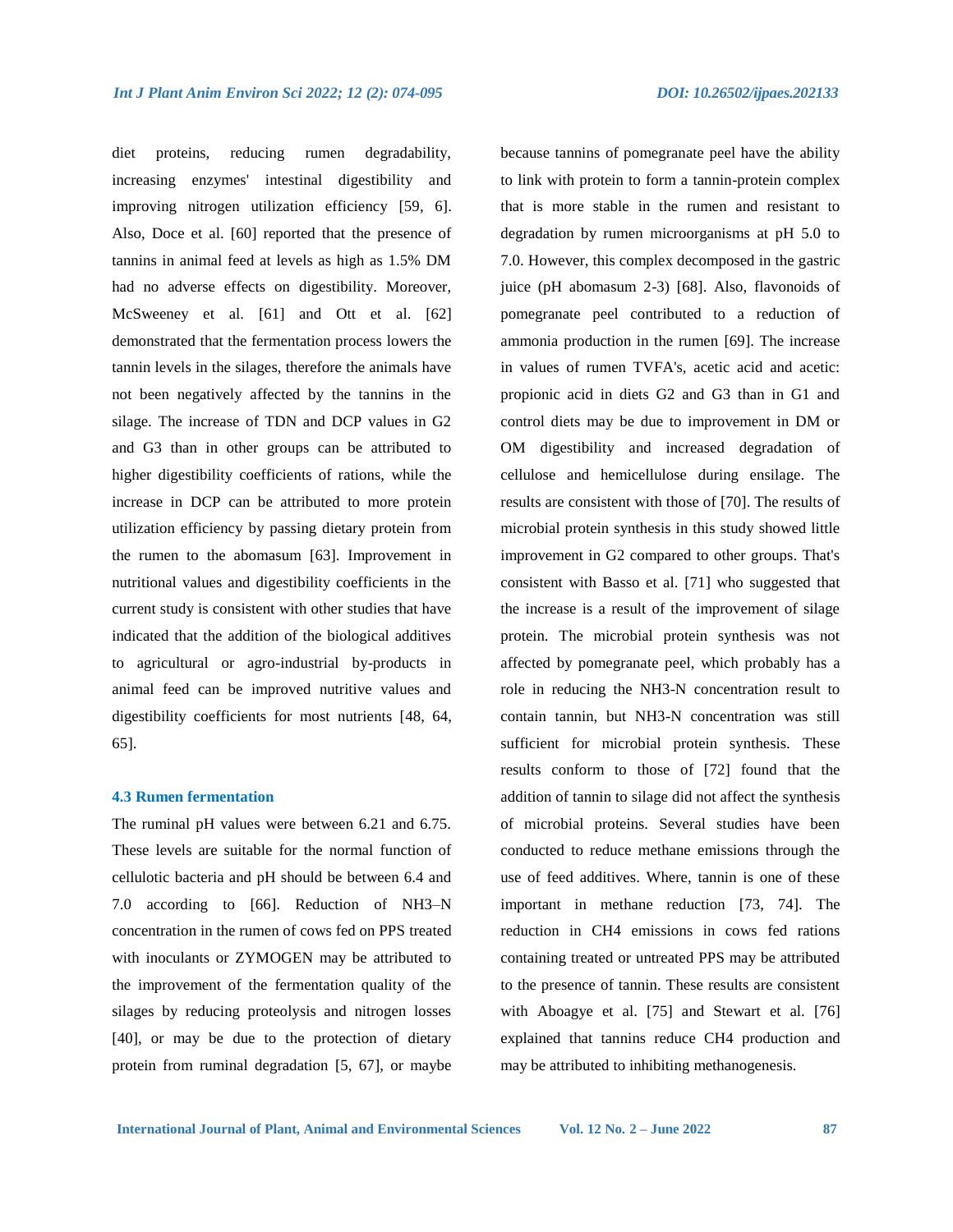#### **4.4 Milk production and milk composition**

Regardless effect of pomegranate peel on decreased palatability and DMI as a consequence of the presence of tannins, which bind with saliva proteins, the addition of ZYMOGEN or inoculants to the PPS had a positive effect on increased voluntary DMI that is consistent with findings from Romero et al. [58] and Soliman [77]. Kung et al. [78] observed an increase in DMI when animals fed on silage had lower acetic acid content. Dairy cows fed diets that contained PPS treated with ZYMOGEN or inoculant as well as those fed diet containing WCS had a positive effect on milk yield, 4% FCM and fat composition compared to fed diet containing un-treated PPS that agrees with findings Abido et al. [79], and Peymanfar and Kermanshahi [80] who indicated that improved the milk yield and fat composition may be attributed to increasing feed intake, fiber degradation and digestibility of nutrients, or may be because increased the concentration of acetic acid results increased degradation of fiber fractions in the rumen [81]. The improvement of milk protein in cows fed on rations containing PPS may be attributed to an increase in ruminal microbial protein synthesis and the amino acid levels [57] and may be attributed to tannins of pomegranate peel that have a role in enhancing protein utilization during digestion [82]. Somatic Cell Count (SCC) is secreted in milk during cows milking and is a general indicator of udder health and milk quality. Generally, when ranged an amount of SCC is less than 200,000 cells /ml it indicates that animals are healthy and not infected with mastitis, according to [83]. In the current study, the number of cells per cow was less than 200,000 cells /ml. The cows that feed on PPS had a low cell count relative to the

control, which could be due to the pomegranate peel containing bioactive chemicals [84].

#### **4.5 Plasma metabolites**

Increased concentrations of serum total protein, albumin and globulin in cows fed on diets containing PPS may be because an improving the utilization of CP and increasing the number of amino acids available for absorption in the intestine [6]. The values of AST and ALT in this study were within normal limits in all the groups that correspond to Abido et al. [81]. Also, Pithayanukul et al. [85] found that supplementation with tannin extracts 2000 mg/kg of body weight from Areca catechu or nutgalls seeds did not affect blood indices or liver and renal functions. Higher serum urea in G2 and G3 may explain a reduction in the concentration of rumen ammonia and improved intestinal absorption of amino acids, in addition, to increased protein content in the diet and increased digestibility and utilization of CP intake [86]. Also, tannins' presence in the rumen reduced the degradation of proteins by ruminal microorganisms, thus increasing the dietary protein absorbed in the intestines [6]. No found any negative impacts on indicators of the liver and renal functions in cows that fed on PPS may be due to the high quantity of phenolic and flavonoids in pomegranate peel [7].

#### **5. Conclusion**

In conclusion, results obtained in this study showed that pomegranate peel silage can be used safely as good roughage during the feeding of dairy cows at a level 20% of dietary DM. The addition of enzymes mixed (ZYMOGEN) or Inoculant 1188 during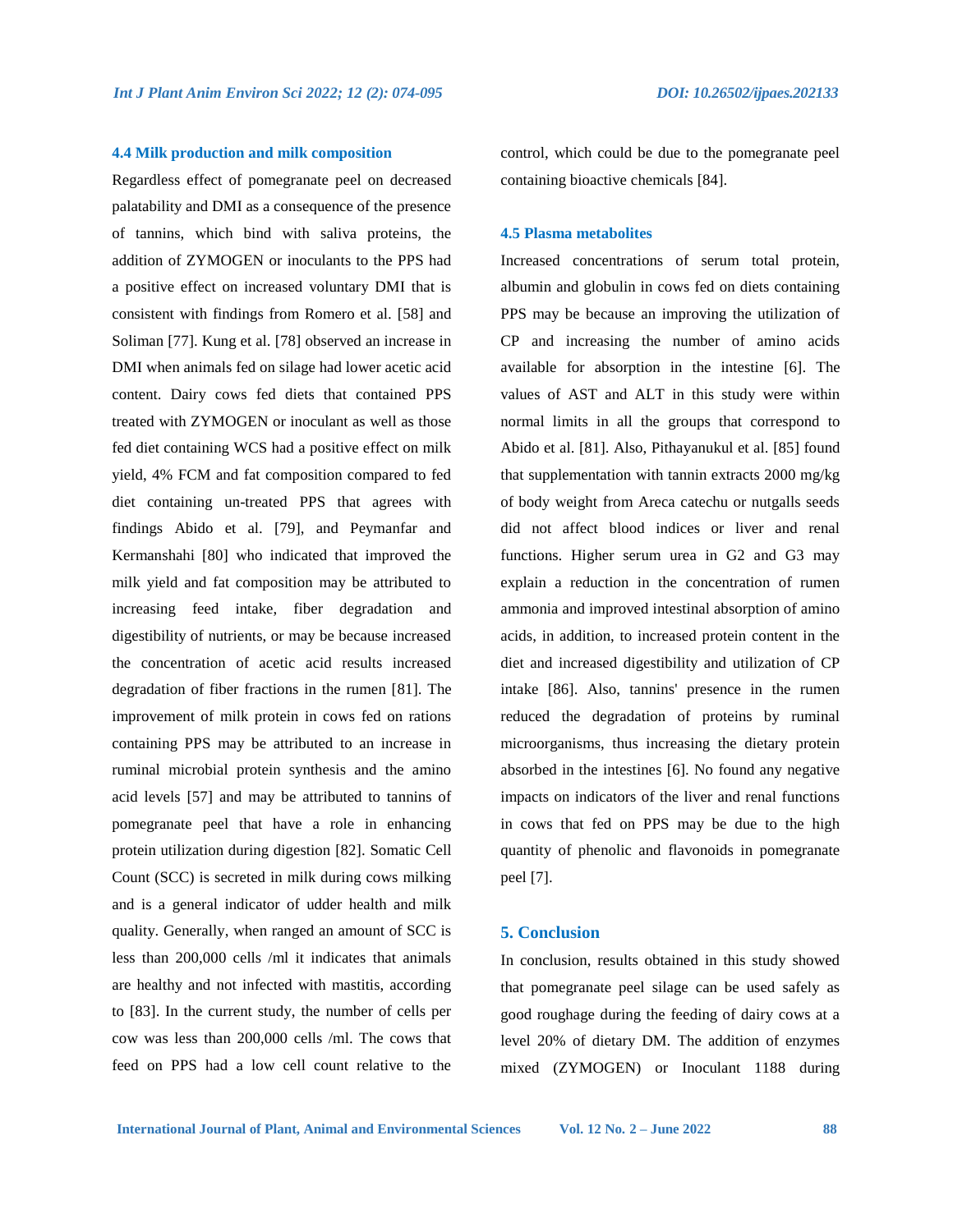ensilage of pomegranate peel had improved the fermentation and nutritive quality silage, and, as well as nutritive values. It has also contributed to increased cow productivity.

#### **Acknowledgements**

We thank our colleagues who do not meet all of the authorship criteria for helping us in the experimental work and for doing this research. Also, I pass my special gratitude goes to the staff in the Noubaria Experimental Station of the Animal Production Research Institute - Agricultural Research Center - Dokki - Egypt, for their help in a facilitating this experimental work.

#### **Conflicts of Interest**

All authors certify that they have no affiliations with or involvement in any organization or entity with any financial interest or non-financial interest in the subject matter or materials discussed in this manuscript.

#### **References**

- 1. Patil AV, Karade AR. In Bose TK, Mitra SK (Eds.), Fruits: Tropical and subtropical. Calcutta, India: Naya Prakash (1996).
- 2. Pienaar L. The Economic Contribution of South Africa's Pomegranate Industry. Technical Report for Western Cape Department of Agriculture Division for Macro & Resource Economics. South African (2021).
- 3. Ministry of Agriculture. Agriculture direction of governorate, Economic affairs sector, Ministry of Agriculture (summer and

Nili crops) (2019): 325.

- 4. Lansky EP, Newman RA. Punica granatum (pomegranate) and its potential for prevention and treatment of inflammation and cancer. J. Ethnopharmacol 109 (2007): 177-206.
- 5. Atkinson RL, Toone CD, Ludden PA. Effects of supplemental ruminally degradable protein versus increasing amounts of supplemental ruminally undegradable protein on site and extent of digestion and ruminal characteristics in lambs fed low- quality forage. J. Anim. Sci 85 (2007): 3322-3330.
- 6. Min BR, Barry TN, Attwood GT, et al. The effect of condensed tannins on the nutrition and health of ruminants fed fresh temperate forages: a review. Anim. Feed Science and Techn 106 (2003): 3-19.
- 7. Li Y, Guo C, Yang J, et al. Evaluation of antioxidant properties of pomegranate peel extract in comparison with pomegranate pulp extract. Food Chem 96 (2006): 254-260.
- 8. Shabtay A, Eitam H, Tadmor Y, et al. Nutritive and antioxidative potential of fresh and stored pomegranate industrial byproduct as novel beef cattle feed. J. Agric. Food Chem 56 (2008): 10063-10070.
- 9. Sadq SM, Ramzi DOM, Hamasalim HJ, et al. Growth performance and digestibility in karadi lambs receiving different levels of pomegranate peels. Open J. of Anim. Scie 6 (2016): 16-23.
- 10. Wilkinson JM. In: Wilkinson JM. (Ed.), Silage. Part 6: Assessing Silage Quality.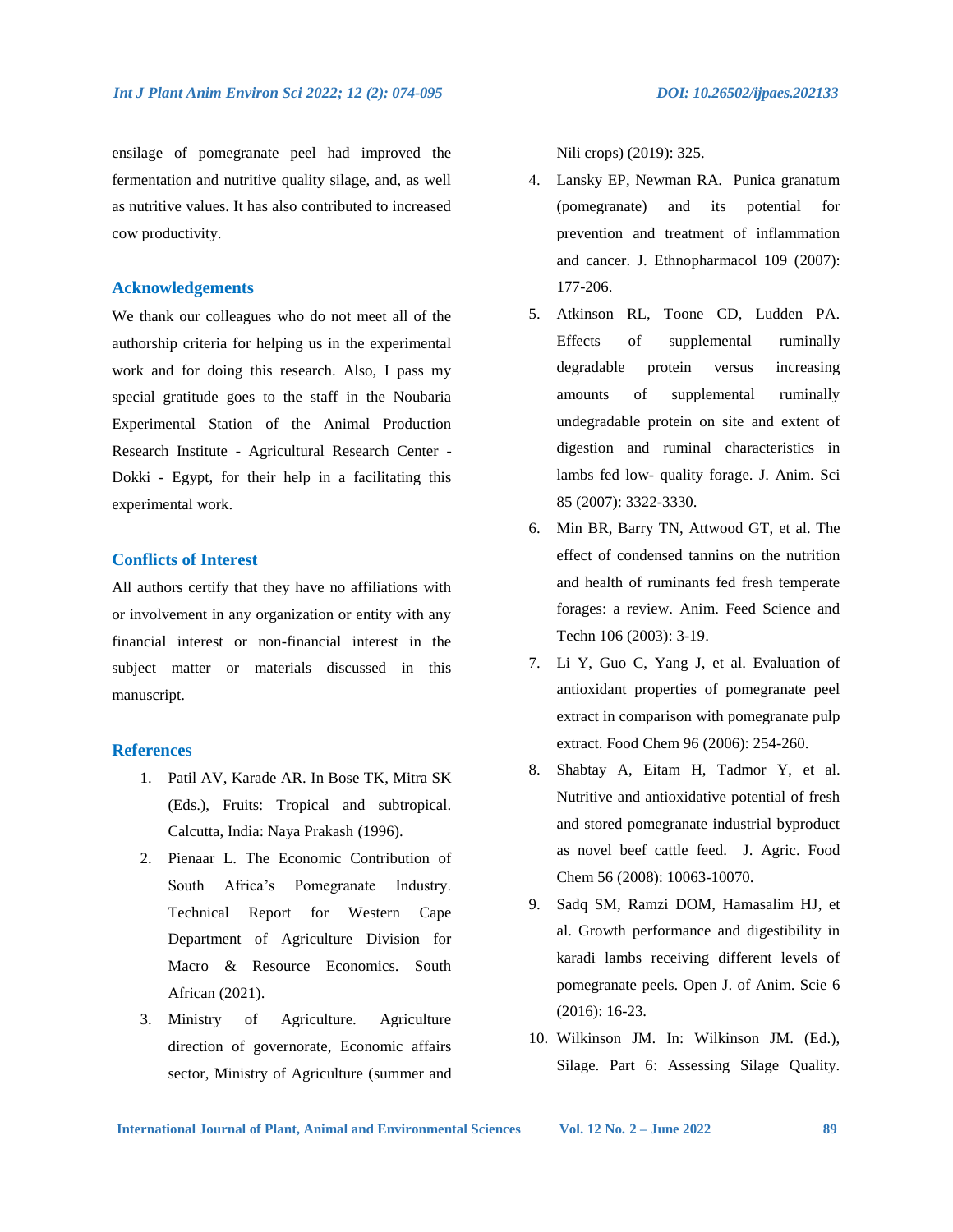Chapter 19: Analysis and clinical assessment of silage. Chalcombe Publications, UK (2005): 198-208.

- 11. Huhtanen P, Nousiainen JI, Khalili H, et al. Relationship between silage fermentation characteristics and milk production parameters: analyses of literature data. Livest. Prod. Sci 81 (2003): 57-73.
- 12. Muck RE. Silage additives and management issues. Proceedings of Idaho Alfalfa Forage Conference, Best Western Burley Inn, Burley, Idaho, USA. 16-17 February (2010): 49-55.
- 13. Aksu T, Baytok E, Bolat D. Effects of a bacterial silage inoculant on corn silage fermentation and nutrient digestibility. Small Ruminant Research 55 (2004): 249-252.
- 14. Nkosi BD, Meeske R, Langa T, et al. Effects of bacterial silage inoculants on whole-crop maize silage fermentation and silage digestibility in rams. South African J of Anim. Scie 41 (2011): 351-359.
- 15. McDonald P, Edwards RA, Greenhalgh JFD, et al. Animal Nutrition. 6th ed. Longman Scientific and Technical, Prentice Hall, New Jersey, USA (2002).
- 16. Sheperd AC, Kung Jr. L. Effects of an Enzyme Additive on Composition of Corn Silage Ensiled at Various Stages of Maturity. Journal of Dairy Science 79 (1996): 1767- 1773.
- 17. Elkholy MEl H, Hassanein1 El I, Edrees N, et al. Nutritional aspects of recycling plants by-products and crop residues (corn stalk) in sheep. Pakistan J. of Nutr 8 (2009): 1834-

1841.

- 18. Soliman SM, El-Morsy AM, El-Shinnawy AM, et al. Utilization of biologically treated watermelon vine in rations for dairy cows. J. of Animal and Poultry Production, Mansoura Univ 11 (2020a): 117-123.
- 19. Colombini S, Colombari G, Crovetto GM, et al. Tannin treated lucerne silage in dairy cow feeding. Ital. J. Anim. Sci 8 (2009): 289-291.
- 20. Herremans S, Decruyenaere V, Cantalapiedra-Hijar G, et al. Effects of hydrolysable tannin-treated grass silage on milk yield and composition, nitrogen partitioning and nitrogen isotopic discrimination in lactating dairy cows. Animal 14 (2020): 771-779.
- 21. AOAC. Official Methods of Analysis. 15th ed. Association of Official Analytical Chemists, Washington D.C., USA (1990).
- 22. Warner ACI. Production of volatile fatty acids in the rumen methods of measurements. Nutr. Abstr., and Rev 34 (1964): 339-352.
- 23. Bush KJ, Russel RW, Young JW. Quantitative separation of volatile fatty acids by high performance liquid chromatography. J. Liquid Chromatography (1979).
- 24. Van Soest PJ, Robertson JB, Lewis BA. Methods for dietary fiber, neutral detergent fiber and nonstarch polysaccharides in relation to animal nutrition. J. Dairy Sci 74 (1991): 3583-3597.
- 25. NRC. Nutrient Requiremets of Dairy Animals. National Academy of Sciences, National Research Council. Washington, D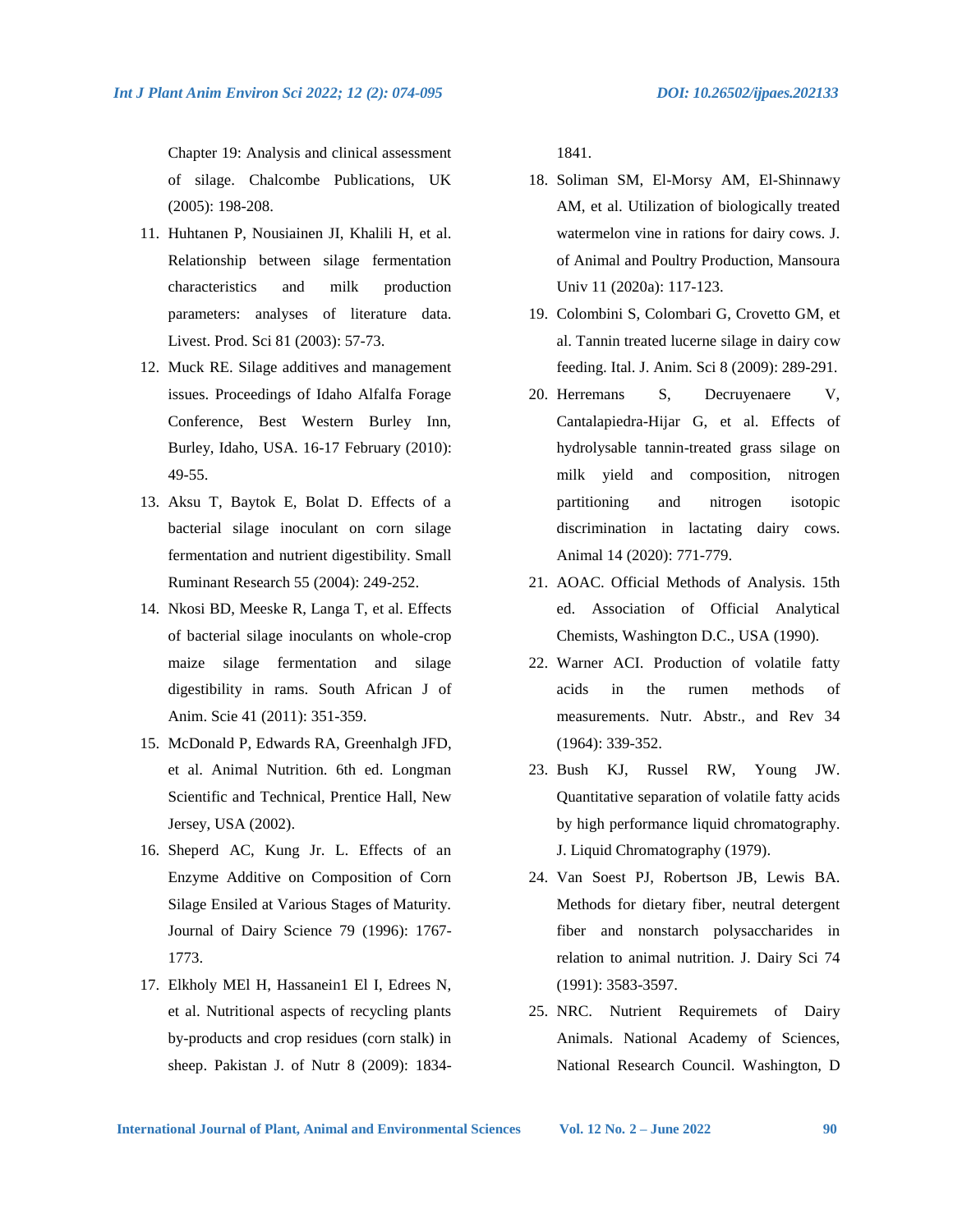C., USA (2001): 381.

- 26. Barney Harris jr. Nutrient Requirements of Dairy Cattle. This document is Fact Sheet DS 38, of the Dairy Production Guide, originally published as part of Circular 594, Florida Cooperative Extension Service (1992).
- 27. Gaines WL, Davidson FA. Relation between percentage fat content and yield of milk.Ill. Agr. Expt. Sta. Bull (1923): 245.
- 28. Ferret A, Plaixats J, Caja G, et al. Using markers to estimate apparent dry matter digestibility, faecal output and dry matter intake in dairy ewes fed Italian ryegrass hay or alfalfa hay. Small Rumin Res 33 (1999): 145-152.
- 29. Al-Rabbat MF, Baldwin RL, Weir WC. In vitro nitrogen-treacer technique for some kinetic measures of rumen ammonia. J. Dairy Sci 54 (1971): 1150-1161.
- 30. Chen XB, Gomes MJ. Estimation of microbial protein supply to sheep and cattle based on urinary excretion of purine derivatives – an overview of technical details. (Occasional publication) International Feed Research Unit. Bucksburnd, Aberdeen:Rowett Research Institute (1992): 21.
- 31. Verbic J, Chen XB, Macleod NA. Excretion of purine derivatives by ruminants. Effect of microbial nucleic acid infusion on purine derivative excretion by steers. J. of Agri. Sci 114 (1990): 243-248.
- 32. Menke KH, Steingass H. Estimation of the energetic feed value obtained from chemical

analysis and in vitro gas production using rumen fluid. Anim. Res. Dev 28 (1988): 7- 55.

- 33. Armstrong WD, Carr CW. Physiological Chemistry, 3rd ed. pp., 75 Burges Publishing CO., Minneapolis, Minnesota, USA (1964).
- 34. Doumas B, Walson W, Blgga H. Albumin standards and measurement of serum with bromocresol green. Clin. Chem. Acta 31 (1971): 87.
- 35. Reitman S, Frankel S. A calorimetric method for the determination of serum glutamic oxaloacetic and glutamic pyruvic transaminases. Amer. J. Clinc. Path 28 (1957): 56.
- 36. Siest G, Henny J, Schiele F. Interpretation des examens de laboratoire KP (1981): 206- 223.
- 37. Folin OZ. Colorimetric of determination of plasma cereatinine. Phys. Chem 268 (1994): 228.
- 38. SAS. SAS users guide: Statistics, SAS Inst., Inc., Cary N.C., USA (2000).
- 39. Duncan DB. Multiple R and M F- T. Biometric 11 (1955): 1-42.
- 40. Makkar HPS. Effects and fate of tannins in ruminant animals, adaptation to tannins, and strategies to overcome detrimental effects of feeding tannin-rich feeds. Small Ruminant Research 49 (2003): 241-256.
- 41. Wilkinson JM, Davies DR. The aerobic stability of silage: key findings and recent developments. Grass Forage Sci 68 (2012): 1-19.
- 42. Kung Jr. L, Shaver R. Interpretation and use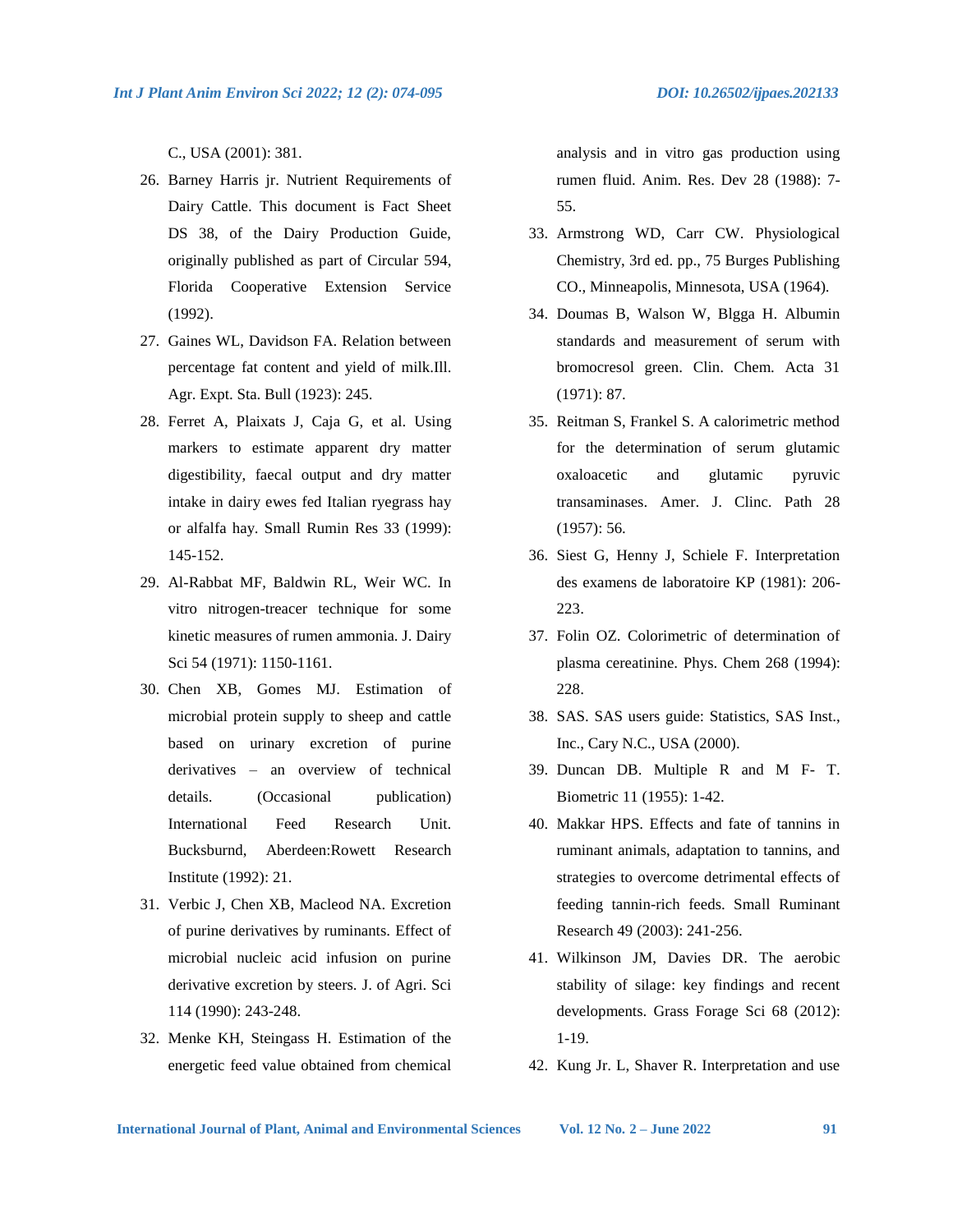of silage fermentation analysis reports. University of Wisconsin, Madison, WI, USA. Focus on Forage 3 (2001): 1-5.

- 43. Nkosi BD, Vadlani PV, Brijwani K, et al. Effects of bacterial inoculants and an enzyme on the fermentation quality and aerobic stability of ensiled whole-crop sweet sorghum. South African J. of Anim. Scie 42 (2012): 332-240.
- 44. Kung Jr. L, Muck RE. Animal response to silage additives. Proc. from the Silage: Field to Feedbunk North American Conference. NRAES 99 (1997): 200-210.
- 45. Ozduven ML, Okuyucu B, Buyukkilic Beyzi S, et al. The effects of lactic acid bacterial inoculants on the fermentation, aerobic stability and nutritive value of sunflower silages. Inter. J. of Current Research 9 (2017): 54289-54295.
- 46. Reich LJ, Kung Jr. L. Effects of combining Lactobacillus buchneri 40788 with various lactic acid bacteria on the fermentation and aerobic stability of corn silage. Anim. Feed Science and Techn 159 (2010): 105- 109.
- 47. Filya I. The effect of Lactobacillus buchneri with or without homofermentatitive lactic acid bacteria on the fermentation, aerobic stability and ruminal degradability of wheat, sorghum and maize silages. J. Appl. Microbiol 95 (2003): 1080-1086.
- 48. Nkosi BD, Meeske R, Langa T, et al. The influence of ensiling potato hash waste with enzyme/bacterial inoculants mixtures on the fermentation characteristics, aerobic stability and nutrient digestion of the resultant silages

by rams. Small Ruminant Research 127 (2015): 28-35.

- 49. Kung Jr. L. a review on silage additives and enzymes (2014).
- 50. McDonald P, Edwards RA, Greenhalgh JFD, et al. Chapter 19: silage. In: Animal Nutrition, seventh ed (2010): 499-520.
- 51. Nkosi BD, Meeske R, Van der Merwe HJ, et al. Effects of homofermentative and heterofermentative bacterial silage inoculants on potato hash silage fermentation and digestibility in rams. Animal Feed Science and Technology 157 (2010): 195-200.
- 52. Kondo M, Kita K, Yokota H. Feeding value to goats of whole-crop oat ensiled with green tea waste. Anim. Feed Science and Tech 113 (2004): 71-81.
- 53. Addah W, Baah J, McAllister TA. Effects of an exogenous enzyme-containing inoculant on fermentation characteristics of barley silage and on growth performance of feedlot steers, Can. J. Anim. Sci 96 (2016): 1-10.
- 54. Lynch JP, Baah J, Beauchemin KA. Conservation, fiber digestibility and nutritive value of corn harvested at 2 cutting heights and ensiled with fibrolytic enzymes, either alone or with a ferulic acid esteraseproducing inoculant. J. Dairy Sci 98 (2015): 1214-1224.
- 55. Islam M, Enishi O, Purnomoadi A, et al. Energy and protein utilization by goats fed Italian ryegrass silage treated with molasses, urea, cellulase or cellulase lactic acid bacteria. Small Ruminant Research 42 (2001): 49-60.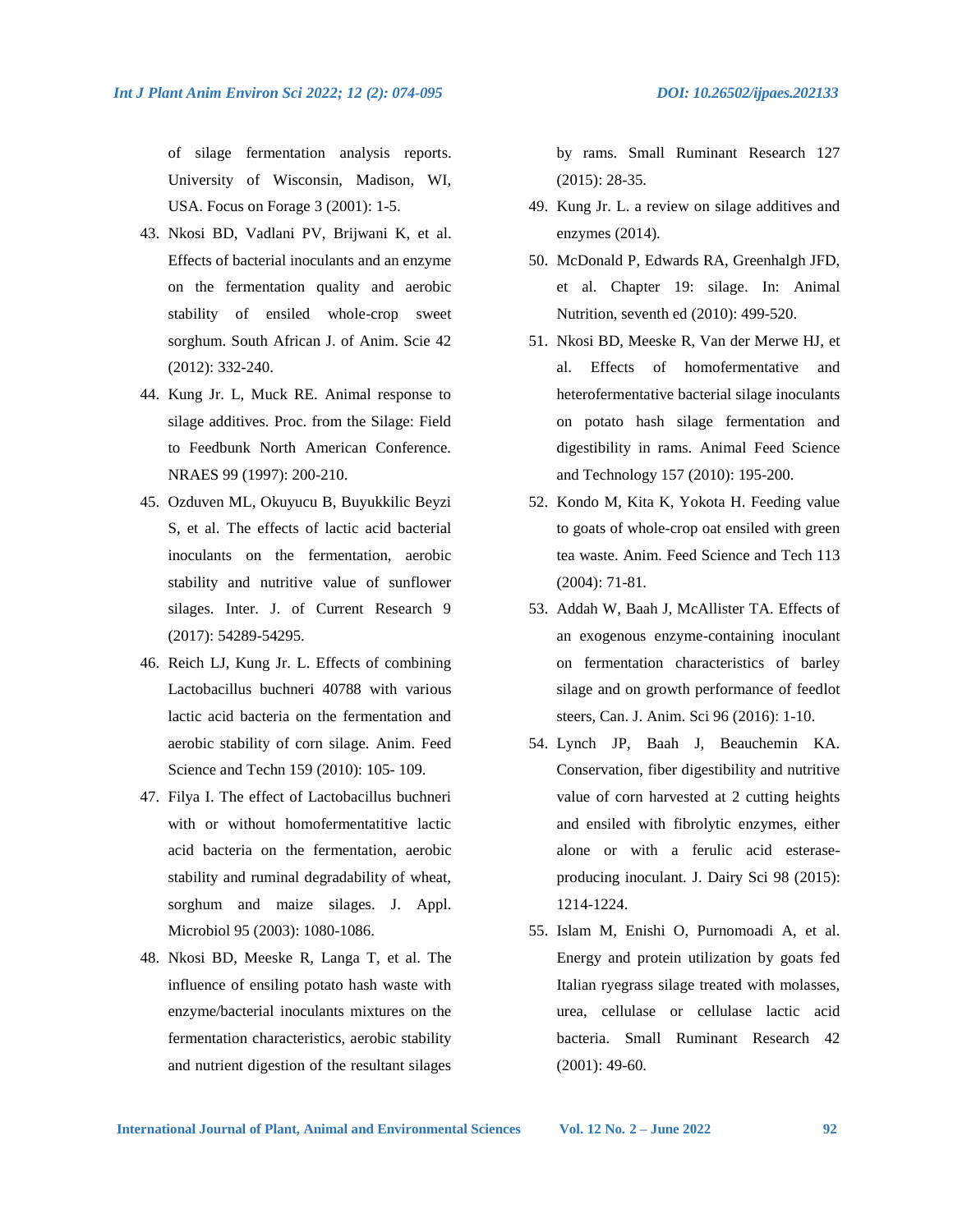- 56. Dean DB, Adesogan AT, Krueger N, et al. Effect of Fibrolytic Enzymes on the fermentation characteristics, aerobic stability, and digestibility of bermudagrass silage. J.of Dairy Scie 88 (2005): 994-1003.
- 57. Abedo AA, Hafez YH, Khalifa Mohamed EI, et al. Milk yield and composition of dairy Zaraibi goats fed microbial inoculated corn silage. Egyptian J. of Sheep and Goat Scie 8 (2013): 141-151.
- 58. Romero JJ, Macias EG, Ma ZX, et al. Improving the performance of dairy cattle with a xylanase-rich exogenous enzyme preparation. Journal of Dairy Science 99 (2016): 486-3496.
- 59. Getachew G, Makkar HPS, Becker K. Effect of polyethylene glycol on in vitro degradability of nitrogen and microbial protein synthesis from tannin-rich browse and herbaceous legumes. British J. of Nutr 84 (2000): 73-83.
- 60. Doce RR, Hervas G, Giraldez FJ, et al. Effect of immature oak (Quercus pyrenaica) leaves intake on ruminal fermentation and adaptation of rumen microorganisms in cattle. Journal of Animal and Feed Science 16 (2007): 13-18.
- 61. McSweeney CS, Palmer B, Bunch R, et al. Isolation and characterization of proteolytic ruminal bacteria from sheep and goats fed tannin-containing shrub legume Calliandra calothyrsus. Applied and Environmental Microbiology 65 (1999): 3075-3083.
- 62. Ott EM, Aragon M, Gabel M. Ensiling of tannin\_containing sorghum grain. Silage

production and utilisation. Prceedings of the XIVth International Silage Conference (2005): 178.

- 63. Patra AK, Saxena J. Exploitation of dietary tannins to improve rumen metabolism and ruminant nutrition. Sci. Food and Agri 91 (2011): 24-37.
- 64. Soliman SM, El-Shinnawy AM, El-Morsy AM. Effect of probiotic or prebiotic supplementation on the productive performance of Barki lambs. J. Animal and Poultry Prod., Mansoura Univ 7 (2016): 369- 376.
- 65. El-Morsy AM, Soliman SM, Bakr AA. Influence of inclusion of fungal treated watermelon straw in the ration on nutrient utilisation and rumen fermentation in sheep. Indian J. Anim. Nutr 35 (2018): 251-259.
- 66. Wanapat M, Cherdthong A. Use of real-time PCR technique in studying rumen cellulolytic bacteria population as affected by level of roughage in swamp buffalo. Curr. Microbial 58 (2009): 294-299.
- 67. Jalč D, Váradyová Z, Mihaliková K, Ledecký V, Kišidayová S. Enterococci inoculated silages: Effect on rumen fermentation and lipid metabolism in vitro. African J. of Microbiology Research 7 (2013): 4191-4199.
- 68. Oh HI, Hoff JE. pH dependence of complex formation between condensed tannins and proteins. Journal of Food Science 52 (1987): 1267-1269.
- 69. Soliman SM, Hassan AA, Neamat Bassuony I, et al. Effect of biological extract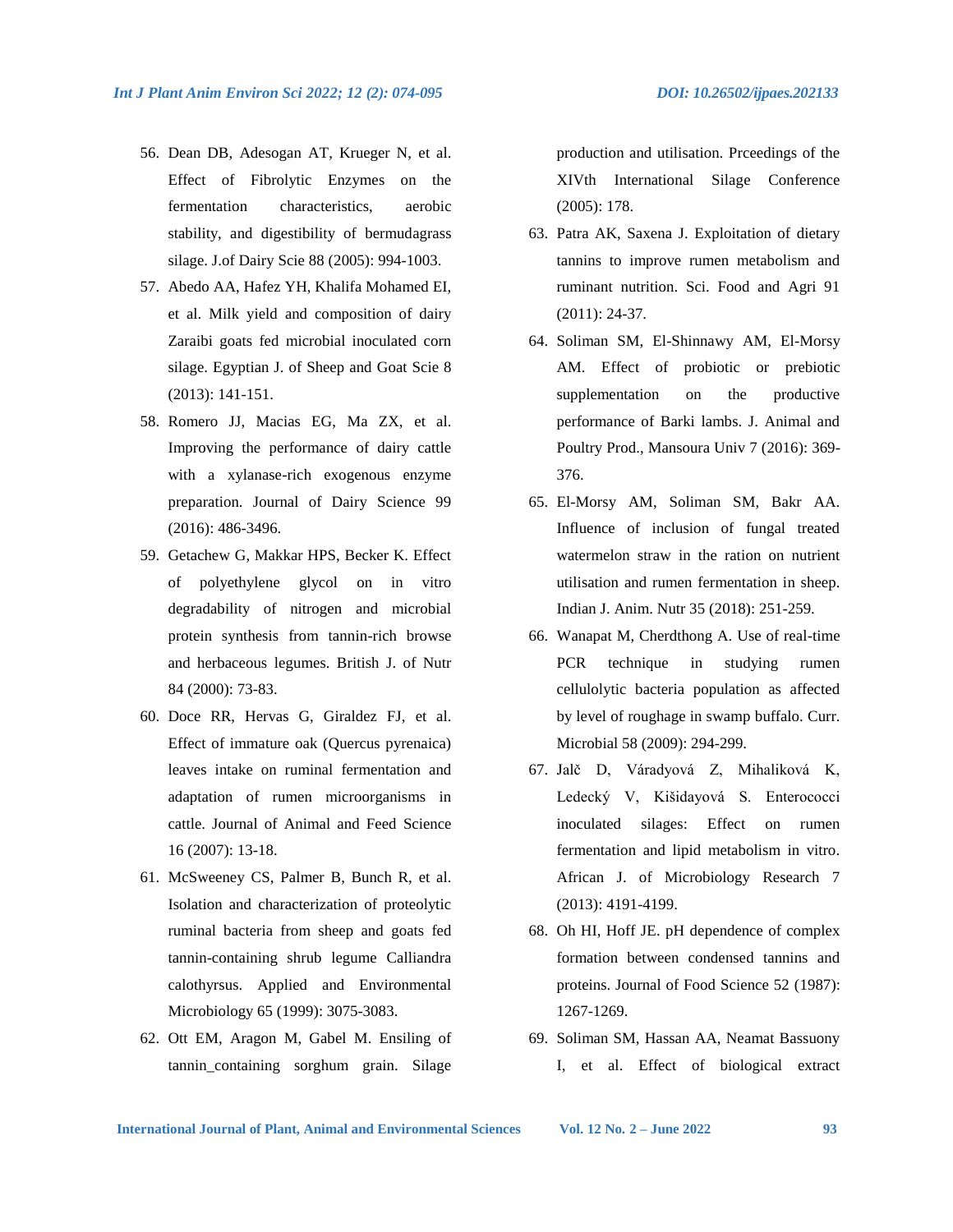supplementation on milk yield and rumen fermentation in dairy cows. Intern. J. of Dairy Scie 15 (2020b): 88-98.

- 70. Jatkauskas J, Vrotniakiene V. Effects of silage fermentation quality on ruminal fluid parameters. Biologija 4 (2006): 65-71.
- 71. Basso FC, Adesogan AT, Lara EC, et al. Effects of feeding corn silage inoculated with microbial additives on the ruminal fermentation, microbial protein yield and growth performance of lambs. J. Anim. Sci 92 (2014): 5640-5650.
- 72. Wischer G, Boguhn J, Steingaß H, et al. Effects of different tannin-rich extracts and rapeseed tannin monomers on methane formation and microbial protein synthesis in vitro. Animal 7 (2013): 1796-1805.
- 73. Jayanegara A, Goel G, Makkar HPS, et al. Divergence between purified hydrolysable and condensed tannin effects on methane emission, rumen fermentation and microbial population in vitro. Anim. Feed Sci. Technol 209 (2015): 60-68.
- 74. Wei C, Guyader J, Collazos L, et al. Effects of gallic acid on in vitro rumen fermentation and methane production using rumen simulation (Rusitec) and batch-culture techniques. Anim. Prod. Sci 59 (2019): 277- 287.
- 75. Aboagye IA, Oba M, Castillo AR, et al. Effects of hydrolyzable tannin with or without condensed tannin on methane emissions, nitrogen use and performance of beef cattle fed a high-forage diet. J. Anim. Sci 96 (2018): 5276-5286.
- 76. Stewart EK, Beauchemin KA, Dai X, et al. Effect of tannin-containing hays on enteric methane emissions and nitrogen partitioning in beef cattle. J. of Ani.l Sci 97 (2019): 3286- 3299.
- 77. Soliman MS. The Effects of addition microbial inoculants or formic aid to whole corn plant at ensiling on silage quality, nutritive value and rumen fermentation in sheep and milk yield and composition of lactation cows. J. of Animal and Poultry Production 5 (2014): 249-266.
- 78. Kung Jr. L, Shaver RD, Grant RJ, et al. Silage review: Interpretation of chemical, microbial and organoleptic components of silages. J. of Dairy Scie 101 (2018): 4020- 4033.
- 79. Abido AM, Soliman HS, Hamza AS, et al. Effect of maize silage inoculated by bacteria on performance of lactating buffaloes. Int. J. of Dairy Scie 2 (2007): 330-338.
- 80. Peymanfar S, Kermanshahi R. The effect of bacteria, enzymes and inulin on fermentation and aerobic stability of corn silage. Iran Microbiol 4 (2012): 180-186.
- 81. Schmidely PH, Morand-Fehr P, Sauvant D. Influence of extruded soybeans with or without bicarbonate on milk performance and fatty acid composition of goat milk. J. Dairy Sci 88 (2005): 757-765.
- 82. Min BR, Attwood GT, McNabb WC, et al. The effect of condensed tannins from Lotus corniculatus on the proteolytic activities and growth of rumen bacteria. Anim. Feed Science and Techn 121 (2005): 45-58.